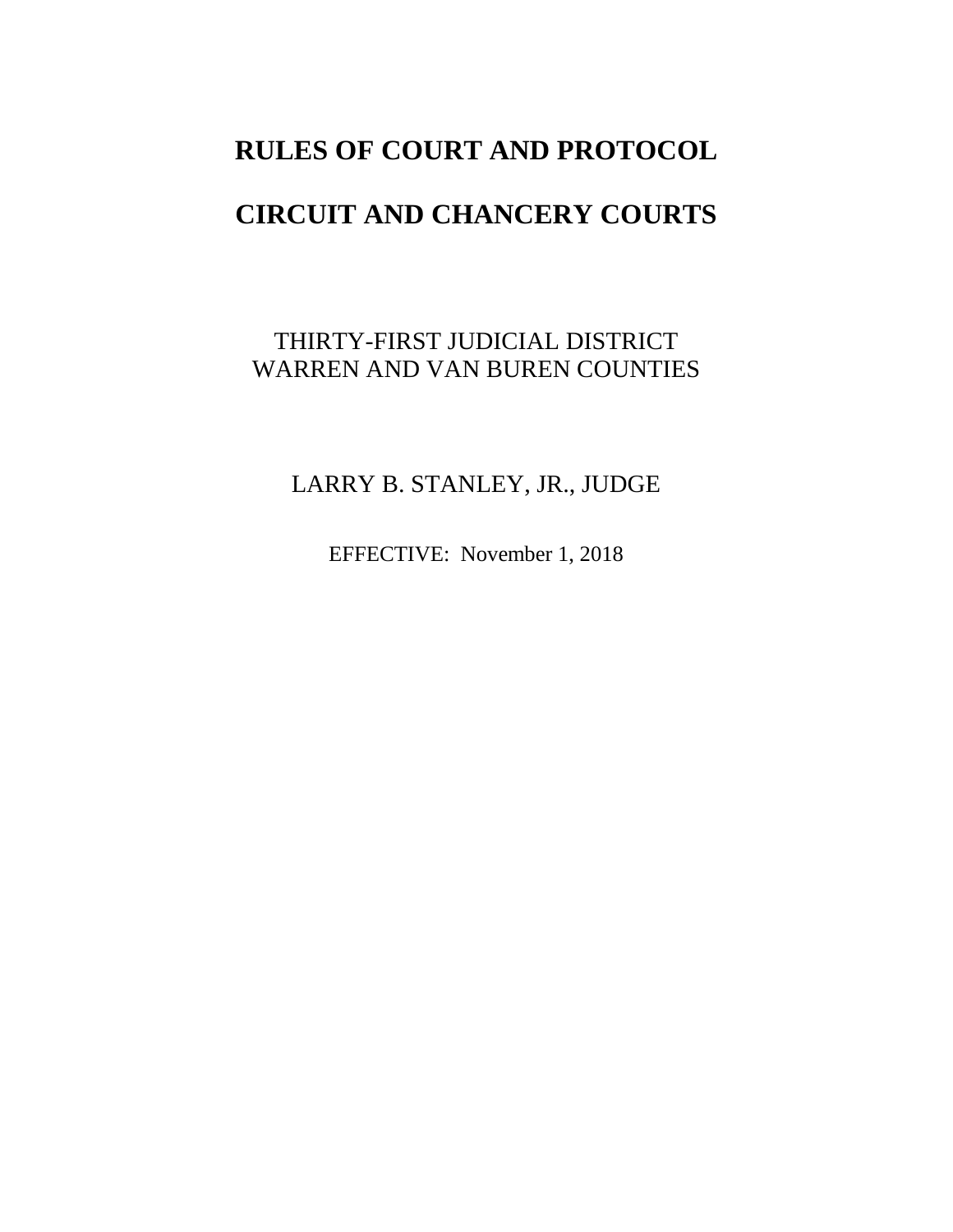# **TABLE OF CONTENTS**

#### **Rule Page**

| Rule 1  | Applicability and Suspension of Rules                  | 3              |
|---------|--------------------------------------------------------|----------------|
| Rule 2  | <b>Courtroom Security</b>                              | 3              |
| Rule 3  | <b>Court Sessions</b>                                  | $\overline{4}$ |
| Rule 4  | Juries                                                 | 5              |
| Rule 5  | <b>Conduct of Counsel</b>                              | 5              |
| Rule 6  | <b>Court Files</b>                                     | $\overline{7}$ |
| Rule 7  | Filing and Service of Papers                           | $\overline{7}$ |
| Rule 8  | Jury Demand: Civil Cases                               | 8              |
| Rule 9  | Discovery: Civil Cases                                 | 8              |
| Rule 10 | <b>Motions</b>                                         | 9              |
| Rule 11 | Use and Distribution of Audio/Visual Recordings        | 10             |
| Rule 12 | <b>Negotiations and Settlements: Civil Cases</b>       | 11             |
| Rule 13 | <b>Negotiations and Settlements: Criminal Cases</b>    | 11             |
| Rule 14 | <b>Court Reporters</b>                                 | 12             |
| Rule 15 | General Sessions Appeals in Circuit Court              | 13             |
| Rule 16 | <b>Continuances: Civil Cases</b>                       | 13             |
| Rule 17 | <b>Continuances: Criminal Cases</b>                    | 14             |
| Rule 18 | Subpoenas                                              | 14             |
| Rule 19 | Pre-Trial Procedure                                    | 15             |
| Rule 20 | Exhibits                                               | 15             |
| Rule 21 | Requests for Special Instructions & Special Verdicts   | 16             |
| Rule 22 | <b>Divorces: Special Procedures</b>                    | 17             |
| Rule 23 | <b>Extraordinary Interlocutory Relief: Civil Cases</b> | 18             |
| Rule 24 | References to Master: Chancery and Circuit Courts      | 18             |
| Rule 25 | Orders                                                 | 18             |
| Rule 26 | Adoptions                                              | 19             |
| Rule 27 | Bondsmen                                               | 19             |
| Rule 28 | Protocol                                               | 27             |
|         |                                                        |                |

Appendix A: Pre-Trial Memorandum for Workers' Compensation Cases

Appendix B: Statement in Compliance with Rule 22.01

Appendix C: Affidavit for Uncontested Divorces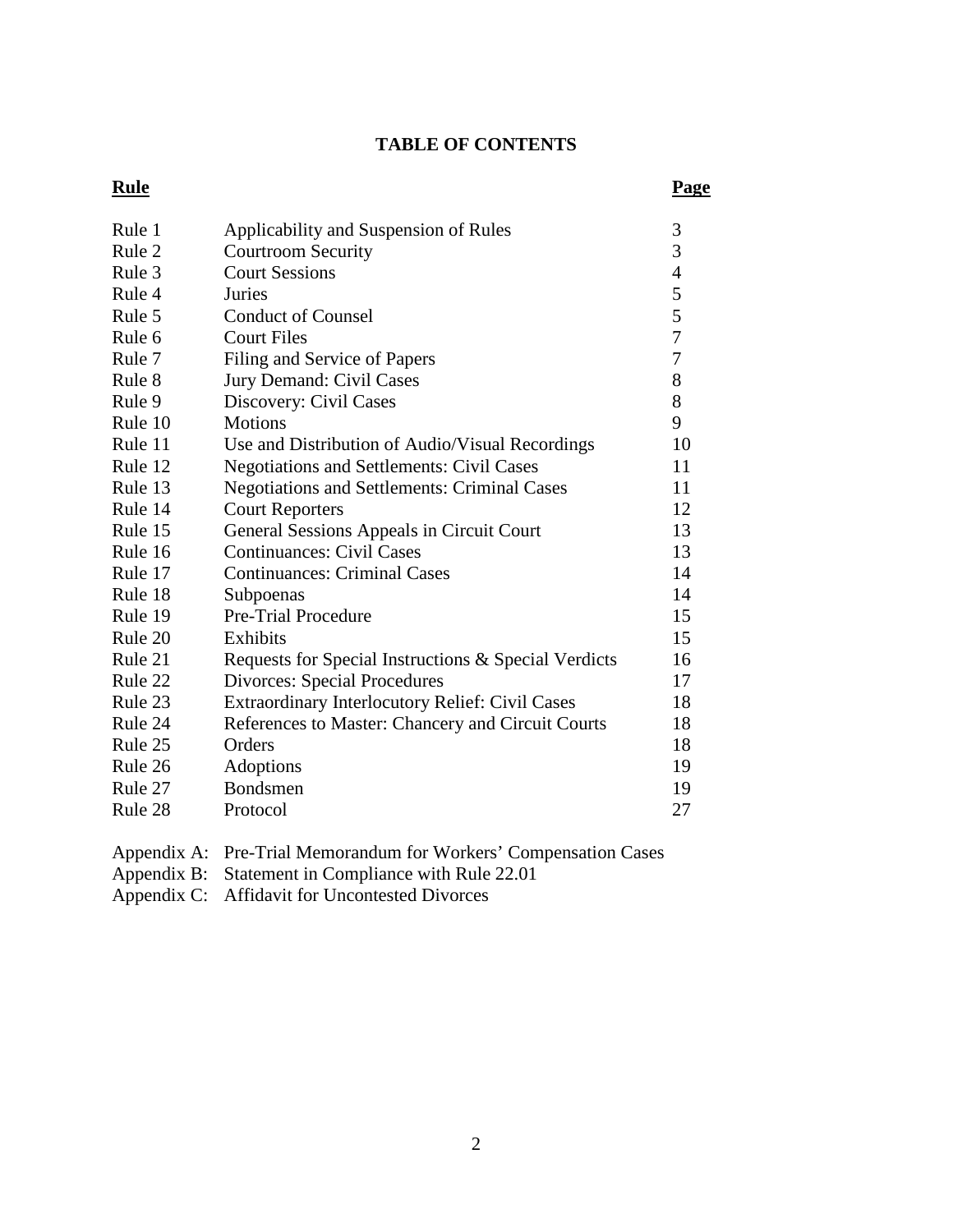# **RULE 1** *APPLICABILITY AND SUSPENSION OF RULES*

#### 1.01 Former Rules Abrogated

All former rules of local practice in the Circuit, Chancery, or Criminal Courts, except as readopted herein, are abrogated.

### 1.02 Applicability

Each rule is applicable in the Circuit, Chancery and Criminal Courts of the Thirty-First Judicial District unless otherwise indicated by a particular rule. Each rule is applicable in all types of cases unless otherwise indicated by a particular rule. When a rule's applicability is designated to apply to a particular type of case (e.g. civil cases or criminal cases) it is applicable to all cases of that type regardless of which Court is hearing the case.

# 1.03 Suspension of Rules

Whenever the Court determines that justice requires it, it may suspend any of these rules unless violative of T.R.C.P. or Tenn.R.Crim.P.

# **RULE 2** *COURTROOM SECURITY:*

In order to ensure and maintain proper security for the protection of government property and safety of the Court, court personnel, attorneys and all person in attendance, whether as a party, witness, or spectator, no person shall bring firearms, knives or any other weapon or explosive device into the facility in which judicial proceedings are being conducted. The Sheriff is authorized and directed to employ all lawful and constitutional means necessary to ensure the security of the courtrooms and all passageways, corridors, rooms, and points of ingress and egress. The Sheriff may, circumstances requiring, in his/her discretion establish and promulgate reasonable regulations not inconsistent with this rule for the purposes of carrying out his/her directive including, but not limited to, the search of all persons seeking to enter the courtrooms of the facility where Court is being held.

Anyone seeking to enter the courtroom who does not consent to a search of their person when requested by one lawfully authorized to conduct said search will not be admitted.

All persons who are legally authorized to carry a firearm because of their status as law enforcement officials may wear said firearms in the courtroom if their main duty while in the courtroom is providing courtroom security. All other persons legally must relinquish possession of their firearms to the sheriff or court bailiff while they are in the courtroom.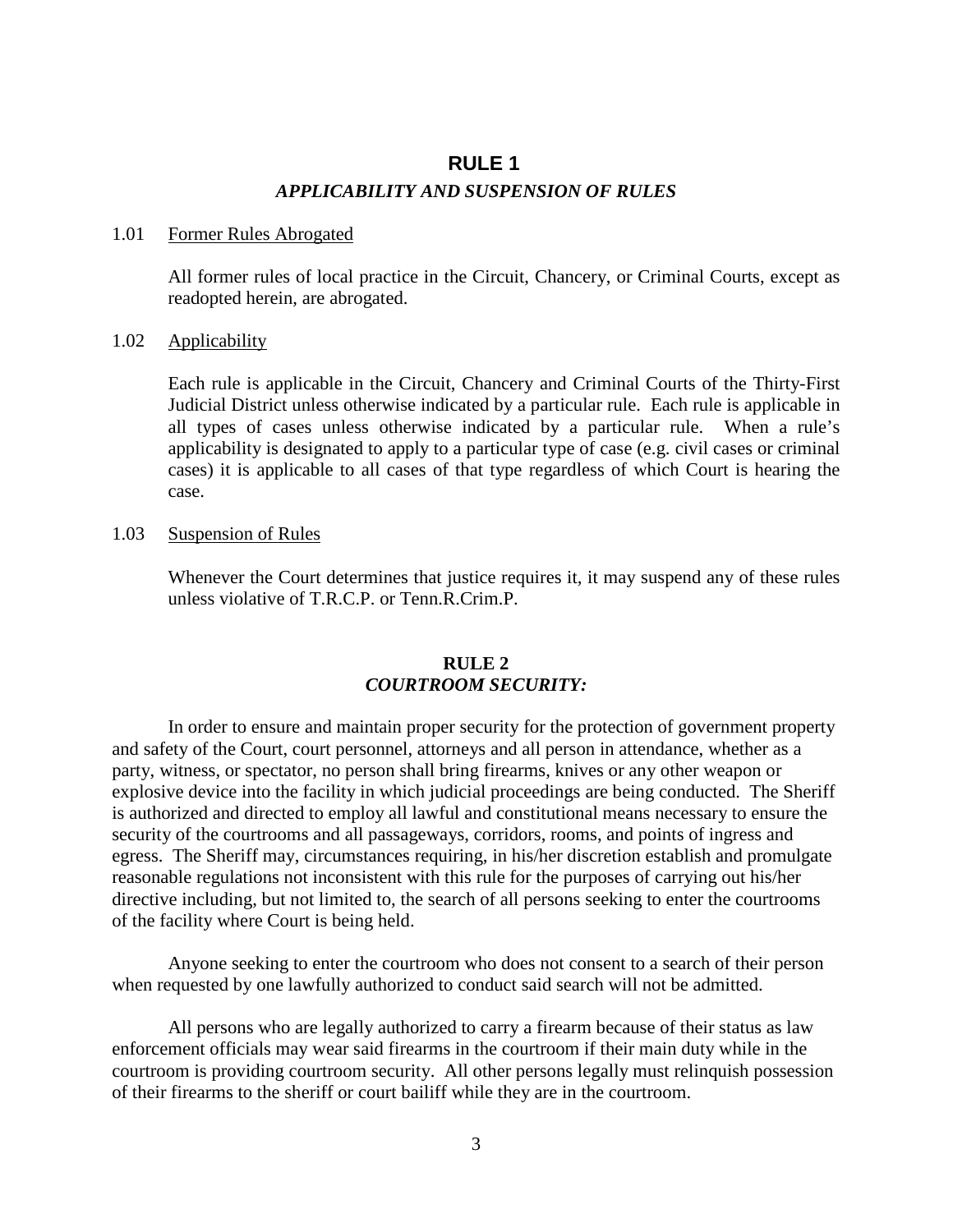# **RULE 3** *COURT SESSIONS*

#### 3.01 Time

Regular sessions of court will open at 9:00 a.m. or at such other time as the court directs.

First appearances for Orders of Protection will be scheduled at 8:30 a.m. as set out in section 2.02 below.

Judges and attorneys shall be prompt at all sessions.

#### 3.02 Schedules

The Grand Jury for Warren County will meet on the first Friday of each month.

The Grand Jury for Van Buren County will meet on the third Monday of January, March, May, July, September, November.

The Grand Jury will report to the Criminal Court Clerk for their county at the conclusion of their meeting.

The second and fourth Wednesdays are criminal non-jury days. Probation violations, motions for early release, Title IV child support cases and all other contested criminal motions will be heard on the second Wednesday of each month.

Arraignments, plea dates, and Title IV child support cases will be heard on the fourth Wednesday of the month.

The second and fourth Tuesdays are civil non-jury days. All civil matters will be heard on these days, including contested worker's compensation motions. The court will attempt to accommodate any attorney who has cases set in General Sessions Court at 1:00 p.m.

First appearances for Orders of Protection will be scheduled for the first, third, and fifth Fridays of each month. If the Order of Protection is contested, it will be set for hearing on the next available non-jury civil day.

Every fourth Monday will be civil and criminal non-jury day in Van Buren County.

Any uncontested matters may be brought before the Circuit Court for hearing at 8:30 a.m. any day that court is being held in Warren County. The attorney must notify the Judge's secretary and pick up the file from the Circuit Court Clerk or Clerk and Master as the case may be.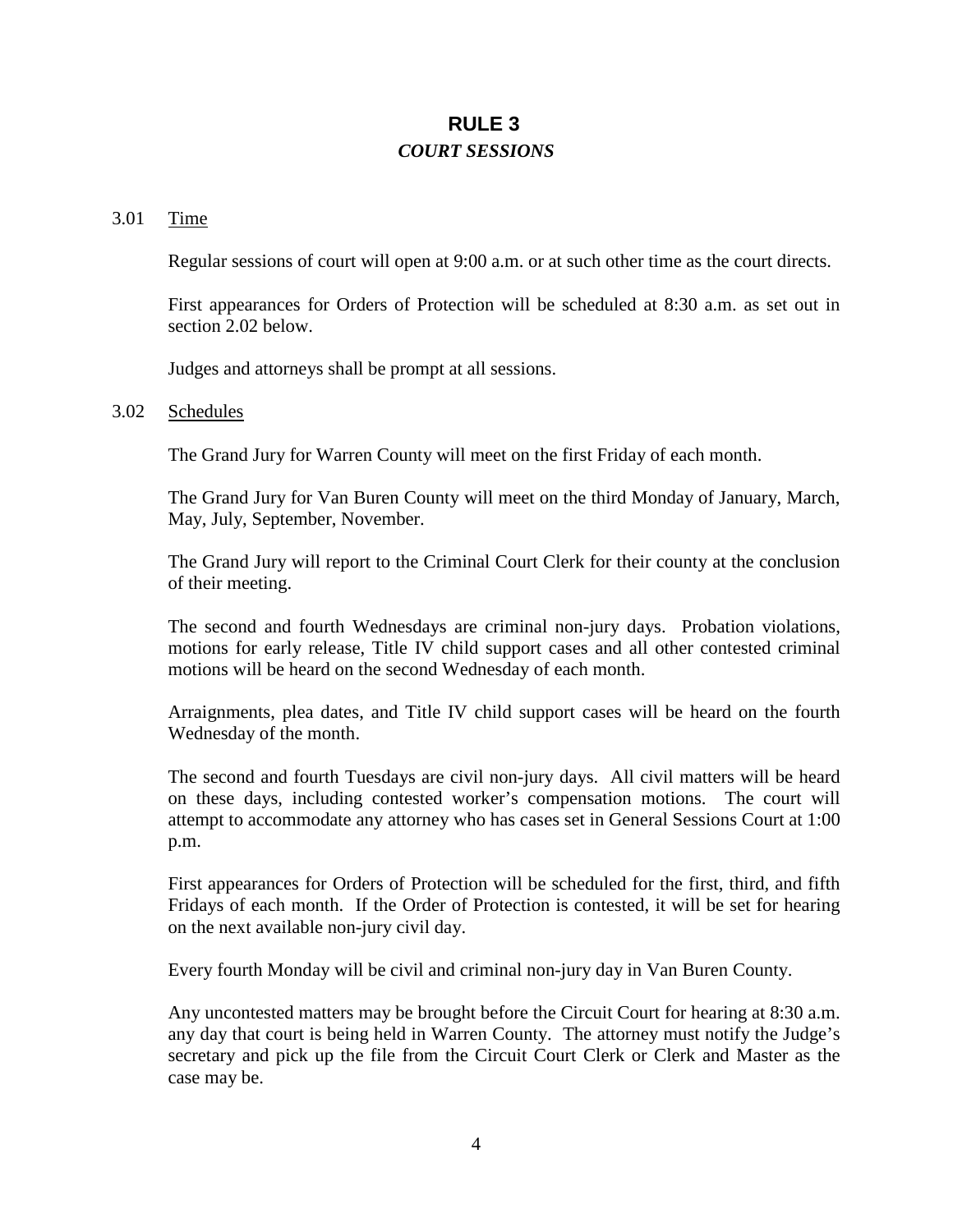The Clerks of both Van Buren and Warren Counties shall immediately upon completion of the Criminal Arraignment Docket forward copies of same to the Attorney General, Public Defender, the county jail, this Court, and the probation officers. On the following arraignment day, the Attorney General shall have made himself familiar with the cases listed and be able to inform the Court of the status of each case when called out in court.

Attorneys filing suit, or any attorney practicing in the Thirty-First Judicial District (or their representatives), are expected to attend civil docket settings and be aware of trial dates. The clerks do not notify lawyers of trial dates.

# **RULE 4**

# *JURIES*

### 4.01 Conduct of Lawyers and Litigants

Except during voir dire in open court, no attorney or litigant shall contact any member of any jury at any time regarding any case during the term of court that jury is in session. No attorney shall countenance his client so acting. The only circumstance under which a juror may be contacted during a term, either by an attorney or his client, shall be by leave of court upon written petition made.

#### 4.02 Excuse from Service

In order to insure that jury duty is not unfairly avoided by any eligible citizen, prospective jurors shall be excused from jury service only upon a showing of undue hardship or other statutory grounds. Clerks, Judges, and counsel should impress the importance of jury trials in our system of justice upon those seeking to be excused from jury service. At the same time, Clerks, Judges, and counsel should be aware of the sacrifices that jury service involves and attempt to make the experience of being a juror as pleasant and productive as possible. Lengthy delays before or during trial that require jurors to wait should be avoided if possible and explained by the Judge if the delay cannot be avoided.

# **RULE 5** *CONDUCT OF COUNSEL*

# 5.01 Conduct of Counsel

(a) During trial, counsel shall not exhibit familiarity with witnesses, jurors, or opposing counsel, and the use of first names for adults shall be avoided. During opening statement or argument, no juror shall be addressed individually by name.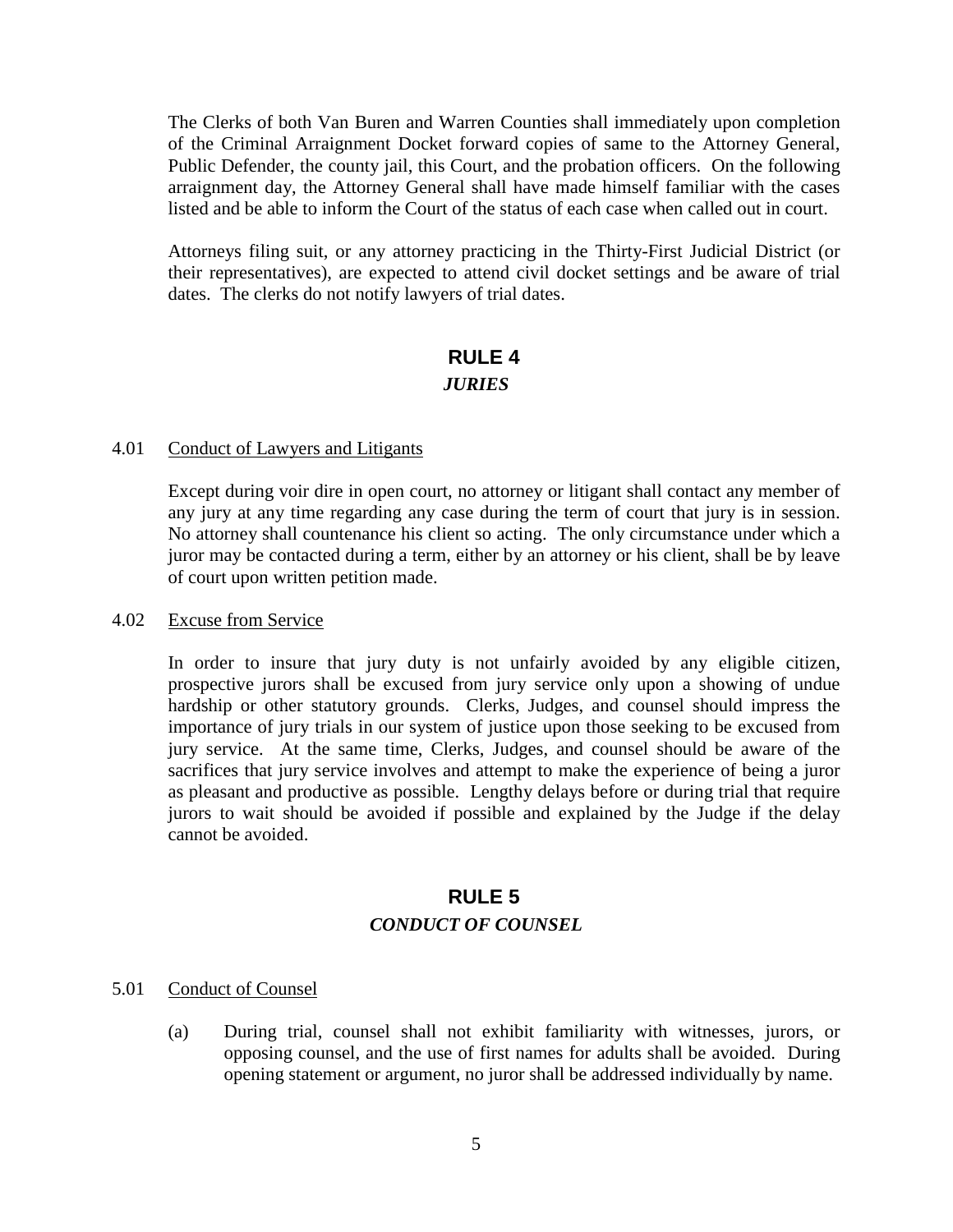- (b) Bench conferences should be requested by counsel only when absolutely necessary in aid of a trial. Counsel may never lean upon the bench nor appear to engage the court in conversation in a confidential manner.
- (c) Counsel should refrain from interrupting the court or opposing counsel until the statement being made is fully completed, except when absolutely necessary to protect the client, and should respectfully await the completion of the Court's statement or opinion before undertaking to point out objectionable matters. When objection is made to a question asked, counsel should refrain from asking the witness another question until the court has had an opportunity to rule upon the objection. Objecting counsel shall state the legal grounds without argument or discussion except by leave of court.
- (d) Attorneys shall stand while examining witnesses, or addressing the jury or the Court, unless excused by the Court.
- (e) No person shall converse with any juror during his or her term of service about any matter of fact of law which may pertain to a case during the juror's period of service, except in open court or by express permission of the Court.

# 5.02 Withdrawal of Counsel

- (a) No attorney will be allowed to withdraw except for good cause and by leave of court upon motion and hearing after notice to the party or by agreed order signed by the attorney and client and approved by the Court.
- (b) Appointed counsel in a criminal case shall continue to represent the Defendant until relieved by order of the Criminal Court. Counsel shall represent the Defendant subsequent to final judgment in such matters that deal with any correction of the judgment and through the initial appellate review. Such appointment, however, shall not extend to post-conviction relief petitions, parole matters or matters unrelated to the case or cases upon which the appointment was made. When appointed counsel represents a Defendant in matters subsequent to final judgment, the Court may enter an order reappointing counsel so as to authorize the attorney to seek compensation pursuant to T.C.A. 40-14-201 et seq.

# 5.03 Setting Attorney Fees

Whenever it is necessary for the court to fix fees of attorneys, the attorney shall file a statement of time spent on the case, a suggestion of the amount of a proper fee, and any other information requested by the Court. This rule may not apply where fees are set or suggested by statute.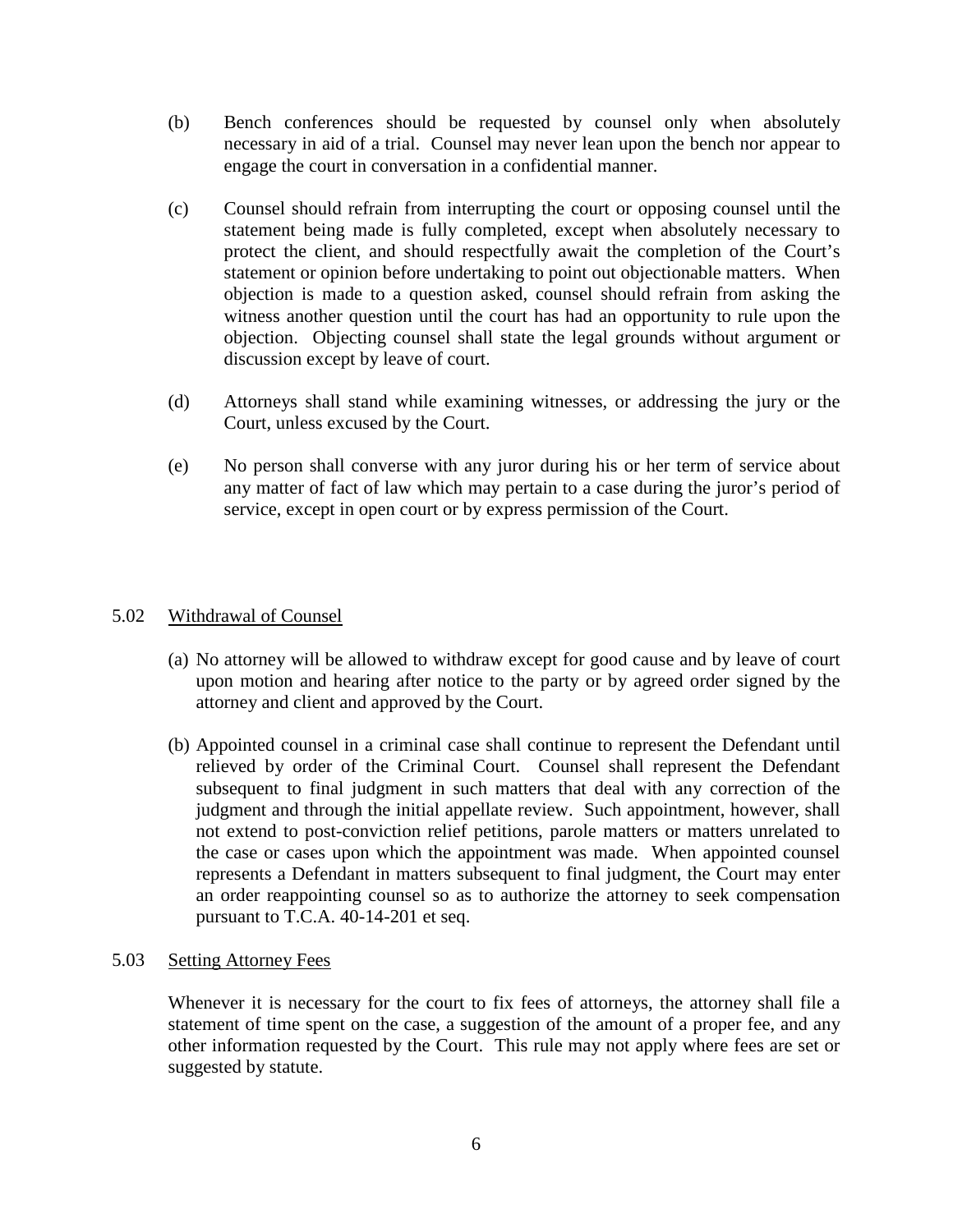#### 5.04 Contacting the Judge

Neither counsel nor a party to a pending action shall contact the Judge before whom a controverted matter is pending, unless there is an emergency, except:

- 1. By letter, a copy of which is sent to all counsel of record, with a copy to the Clerk.
- 2. Orally with other counsel present.
- 3. By conference telephone call with all parties and/or counsel.

# **RULE 6**

# *COURT FILES*

All papers and records of the court shall be in the custody of the Clerk. Files may not be withdrawn by any person other than attorneys at any time except by leave of court. Any files withdrawn shall not be retained for more than five (5) days without leave of court. The person withdrawing the file shall be responsible for maintaining its contents and returning it to the Clerk. Copies of files shall be furnished by the Clerk at a reasonable cost. No criminal court file or evidence from a criminal court file may be withdrawn from the Clerk's custody without court approval.

# **RULE 7** *FILING AND SERVICE OF PAPERS*

# 7.01 Certificate of Service

All papers must contain a certificate of service, which must contain the date of service and the name of the person or persons served. The Clerk shall refuse to file papers without a certificate which complies with these rules and all applicable rules of Civil, Criminal, or Appellate Procedure.

# 7.02 Signature of Counsel

All pleadings, orders, briefs and other papers submitted for consideration by the court shall show the style and number of the case, the general nature of the paper filed, and the name, address and telephone number of the attorney filing the pleading, and the filing attorney's Tennessee Supreme Court Registration Number.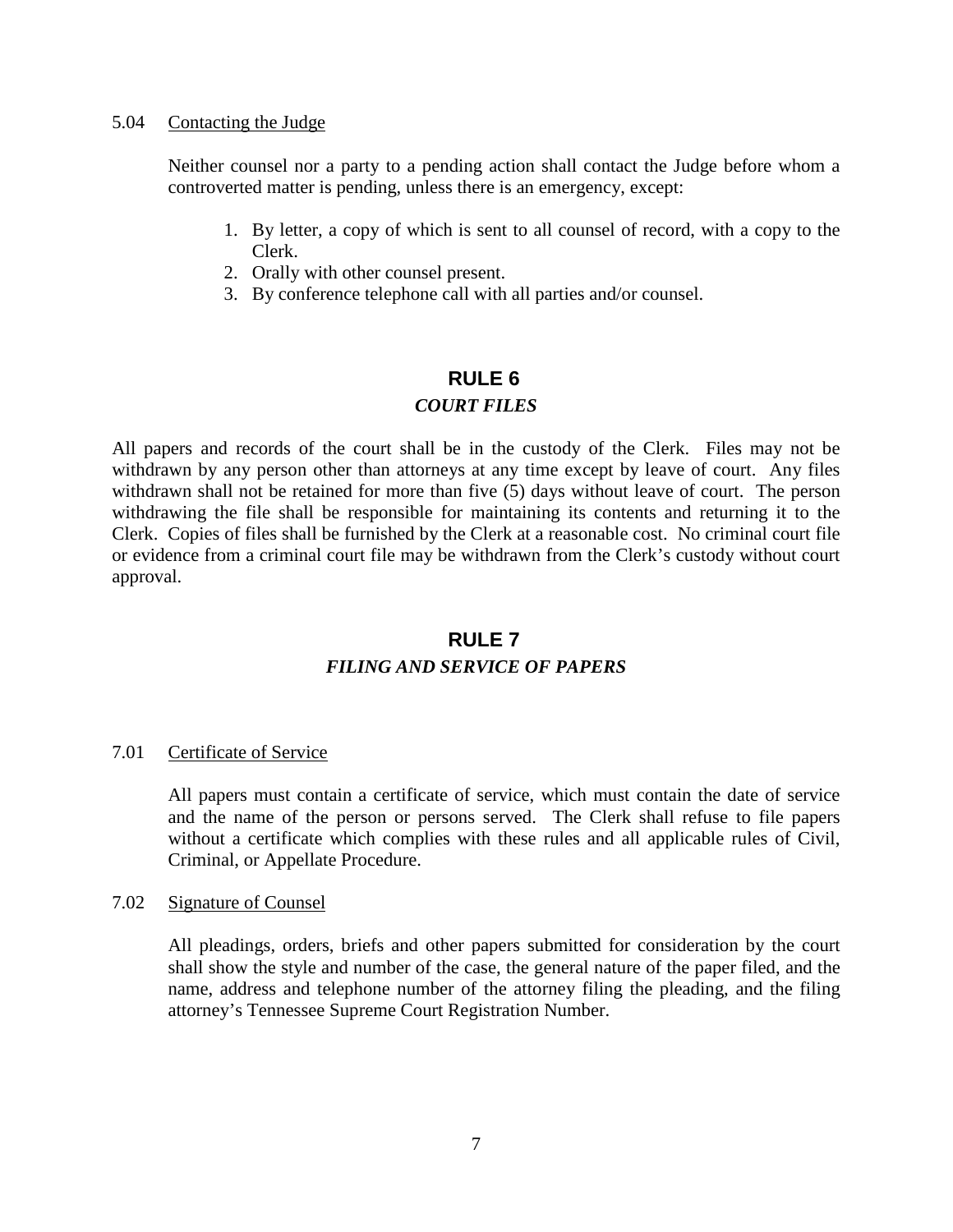# **RULE 8** *JURY DEMAND: CIVIL CASES*

#### 8.01 Procedure

In any civil case in which a jury is demanded, the words "JURY DEMAND" shall be typewritten in capital letters on the first page of the pleadings opposite the style of the case above the space for the case number.

#### 8.02 Number of Jurors

In all civil cases, the parties may stipulate that the jury will consist of any number of persons less than twelve (12). Unless otherwise expressly demanded, a jury demand is a stipulation for a six (6) person jury. Failure to demand a twelve (12) person jury in the last T.R.C.P. Rule 7.01 pleading filed is a stipulation for a six (6) person jury.

#### 8.03 Challenges

The stipulation shall not affect the number of challenges nor the manner of making them.

#### 8.04 Jury Expenses/Court Costs

Jury expenses may be assessed as court costs and may be taxed to a party or parties in cases settled within forty-eight (48) hours of trial date. The forty-eight (48) hour rule shall exclude weekends.

# **RULE 9**

#### *DISCOVERY: CIVIL CASES*

#### 9.01 Extension of Time for Responses to Discovery

As provided in Rule 29, T.R.C.P., stipulations extending the time for responding to interrogatories to parties, requests for production and requests for admissions shall not be made without approval of the Court. Court approval may be obtained by submitting an agreed order extending the time for response. Any party unable to respond to discovery within the time provided by T.R.C.P. and who cannot obtain the agreement of the other parties for an agreed order extending the time for responding, may move the Court for an extension of time for responding.

# 9.02 Interrogatories to Parties

(a) No party shall serve on any other party more than thirty single question interrogatories, including subparts, without leave of court. Any motion seeking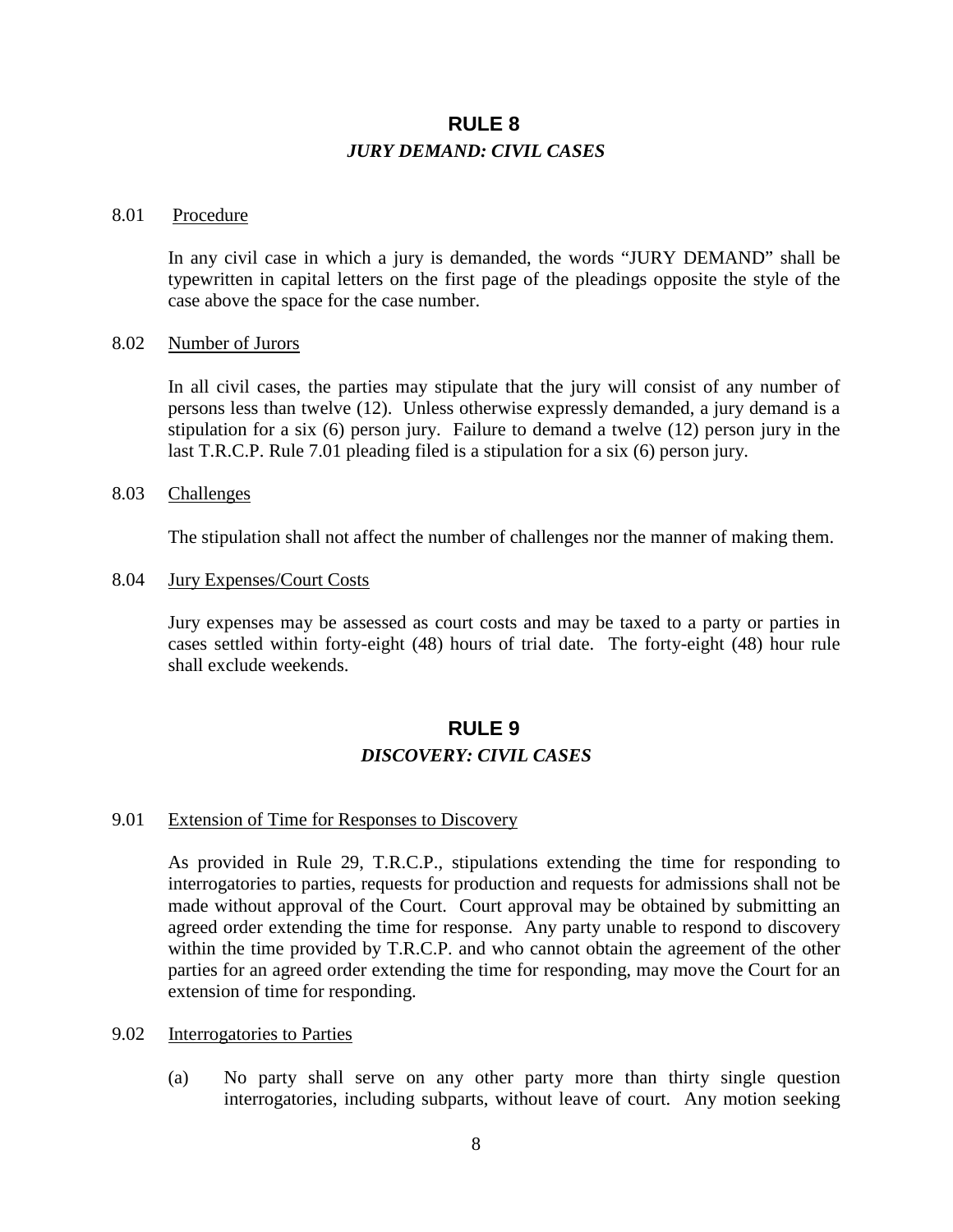permission to serve more than thirty (30) interrogatories shall set out the additional interrogatories the party wishes to serve. The motion will be accompanied by a memorandum giving reasons establishing good cause for the service of additional interrogatories. If a party is served with more than thirty (30) interrogatories without an order of the Court, he or she shall respond only to the first thirty (30) in the manner provided by T.R.C.P.

(b) An answering party shall type the interrogatory immediately preceding the answer or response.

### 9.03 Requests for Admissions

- (a) Requests for admissions made pursuant to Rule 36, T.R.C.P. shall be so arranged so that after each separate request a blank space shall be provided reasonably calculated to enable the responding party to have his or her response typed in.
- (b) If there is to be a response, the party to whom the requests are directed shall respond to each request in the space provided and serve a copy containing the original signature upon the requesting party and serve copies thereof on opposing counsel.

# **RULE 10**

# *MOTIONS*

#### 10.01 Time for Filing Pre-Trial Motions

Pre-trial motions that may be dispositive of one or more issues in a case on the merits must be filed and set for hearing at least fifteen (15) days prior to the trial date in jury cases and five (5) days prior to the trial date in non-jury cases.

#### 10.02 Briefs on Motions and Responses

Every motion that may require the resolution of an issue of law and every motion in which legal authority is relied upon shall be accompanied by a short memorandum of law and facts in support thereof. Responsive memoranda is required and shall be submitted and furnished to opposing counsel prior to the day of the hearing on the motion. If no responsive brief is filed, the court may dispose of the motion as unopposed. When motions are to be heard at chambers, copies of motions, briefs, and responses shall be sent to the Judge at the time filed.

Whenever a memorandum cites an unreported Tennessee decision or a decision from a court of another state, counsel shall attach to the memorandum a complete copy of the opinion; counsel shall also furnish a copy of any unreported decision to opposing counsel.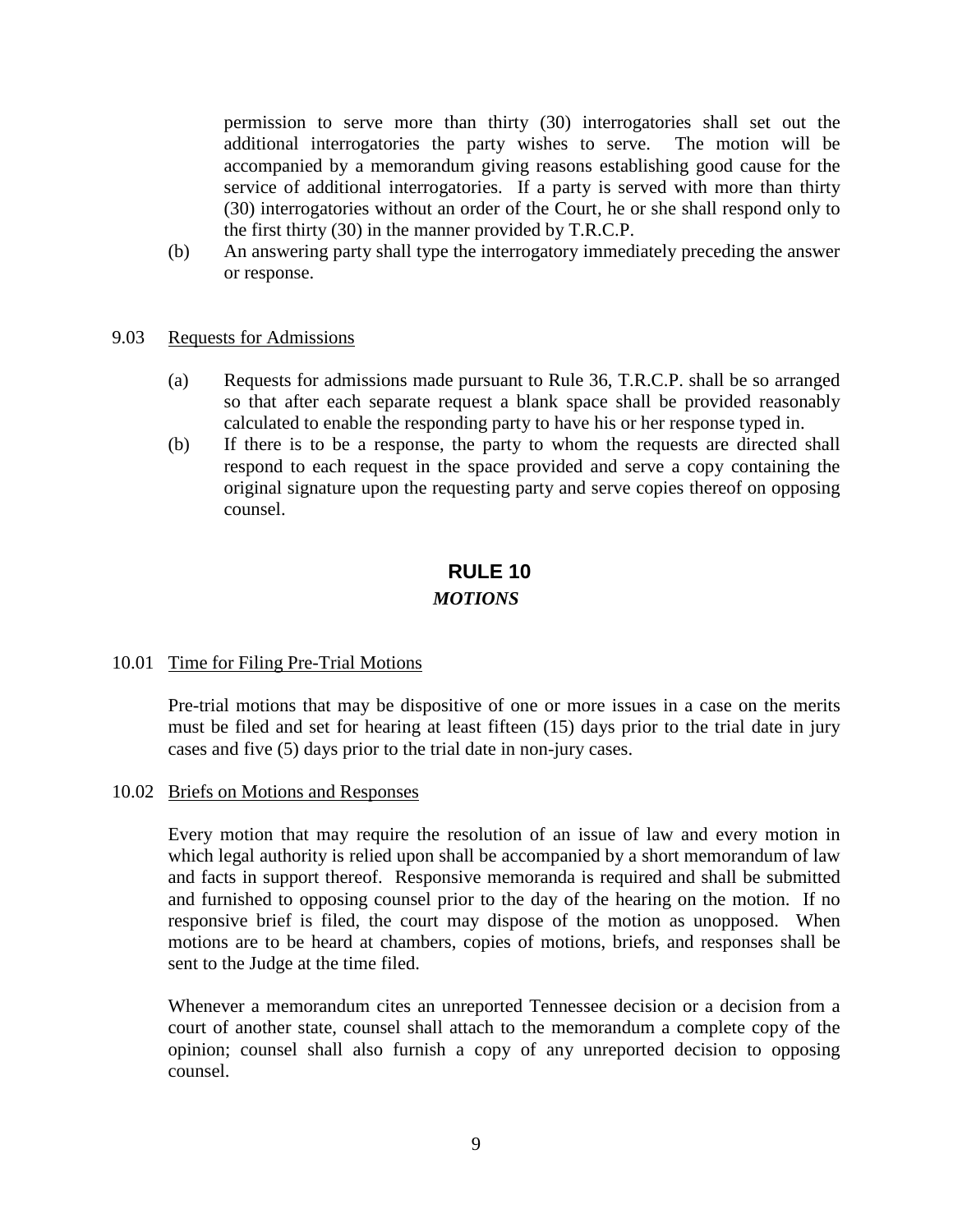#### 10.03 Failure to Appear at a Motion Hearing; Late Appearance

If any party does not appear at a scheduled hearing on a motion or any other matter scheduled to be heard on the motion docket, the Court may strike or adjudicate the motion. Counsel who will be late for a motion hearing shall notify the Clerk in advance of the hearing or have an announcement to that effect made at the call of the motion docket.

### 10.04 Filing of Pre-Trial Motions in Criminal Cases

Motions concerning issues which are known to counsel or should be discoverable shall be filed a minimum of seven (7) days prior to the last criminal non-jury day before the trial date, e.g. Motion to Suppress, Motion to Dismiss Indictment, etc.

# **RULE 11** *USE AND DISTRIBUTION OF AUDIO/VISUAL RECORDINGS: CIVIL AND CRIMINAL CASES*

#### 11.01 Use of Audio/Visual Recordings

When a party intends to offer an audio and/or visual recording as evidence in any jury trial, counsel shall provide written notice to all adverse counsel at least twenty-one (21) days before trial. Adverse counsel shall be permitted to review the recording in the form in which it is intended to be offered at trial. Additionally, counsel, at his/her expenses, shall be allowed to copy said recording. Adverse counsel shall promptly advise the other attorney of each objection to the recording. The attorneys shall then attempt in good faith to resolve such matters among themselves. If the attorneys cannot resolve the objections, then they shall advise the trial court sufficiently before the trial in order that said objections may be ruled upon in time to allow editing of the recording. This rule applies in civil and criminal cases. By the way of example only, this rule applies in videotaped depositions, "Day In The Life" recordings, surveillance films and confessions, interviews, or statements. This does not apply to rebuttal or impeachment evidence and does not abrogate the requirements of Rule 12, Tenn.R.Crim.P.

#### 11.02 Distribution of Audio/Visual Recordings

Any audio/visual recordings copied by the Attorney General and distributed to counsel for the Defendant shall not be disseminated to the Defendant or any other party.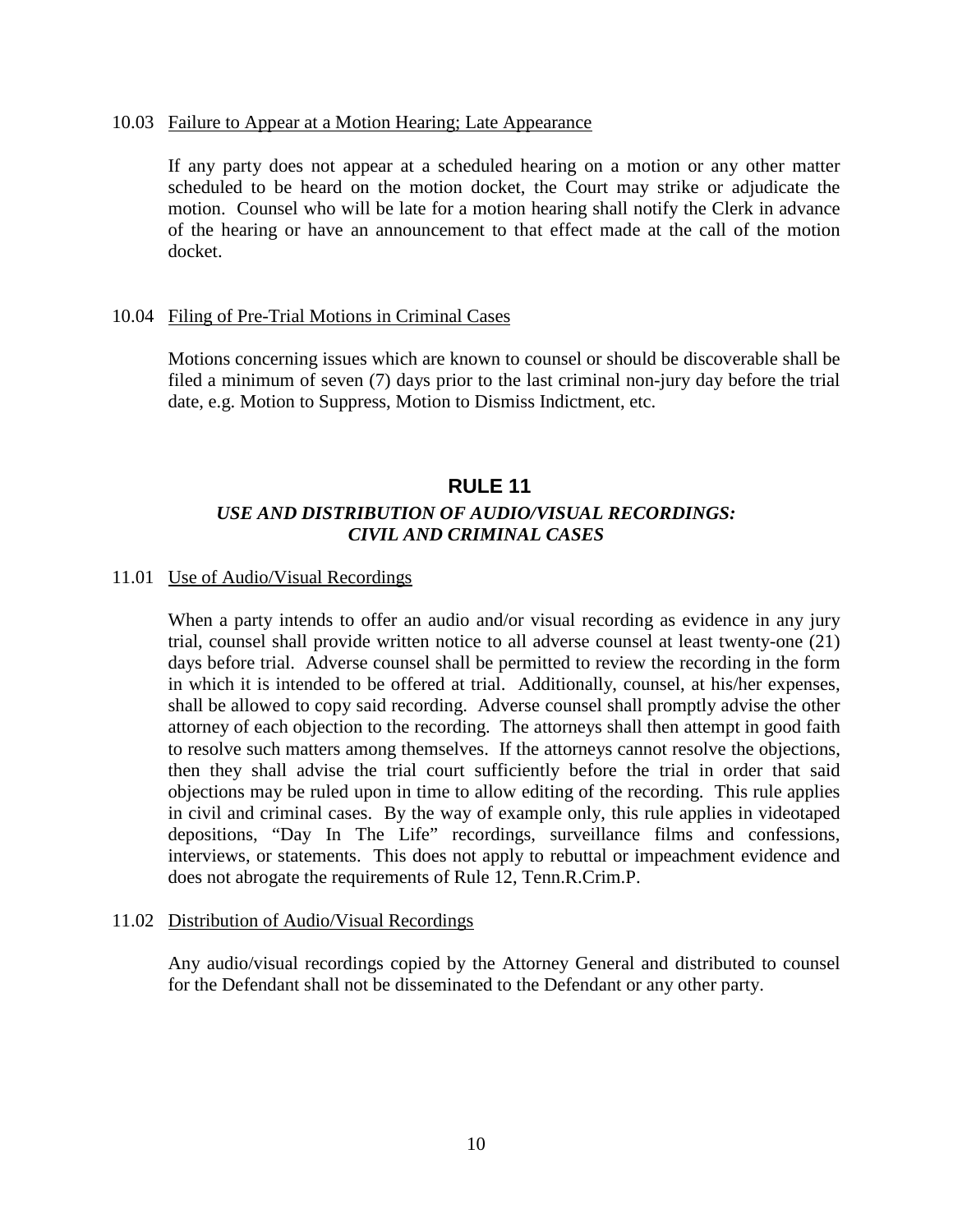# **RULE 12** *NEGOTIATIONS AND SETTLEMENTS: CIVIL CASES*

#### 12.01 Award of Expenses

If any case is settled within forty-eight (48) hours of when it is to begin, the Court may award compensation to witnesses for lost income and/or travel expenses and tax the same as court costs.

# 12.02 Court Approval of Settlement

All joint petitions for the approval of workers' compensation, legitimation and minor's claims must be filed with the clerk before being presented to the Judge. In the event a minor or incompetent person is not represented by counsel, the Court may require that a Guardian ad Litem be appointed for the person if the Court is not satisfied with the proposed settlement. In that event, the fee of said Guardian ad Litem will be taxed as part of the costs.

### 12.02 Notice Immediately Upon Settlement

If a case is set for trial and the parties subsequently reach a settlement, the parties shall give immediate notice of the settlement to the clerk and Judge and shall promptly file an agreed order. Strict adherence to this requirement will allow the Court to better plan for the trial of other pending cases.

# **RULE 13** *NEGOTIATIONS AND SETTLEMENTS: CRIMINAL CASES*

# 13.01 Settlement Date; Settlement Deadline

At arraignment the Court will assign a court date for settlement of the case, which will be the deadline for acceptance of a negotiated disposition. The Court will also tentatively set the trial date at arraignment. At the settlement date, if the Defendant has not entered a negotiated plea and if the case has not been disposed of, the court will affirm the docketing of the trial date. If the Defendant enters a guilty plea to the indictment, the trial Judge will set the sentence. Nothing in this rule shall prohibit the Defendant's election to enter a plea of guilty to one or more counts of the same indictment. Likewise, counsel for the State may move to dismiss with prejudice one or more counts of the indictment while demanding trial on one or more counts.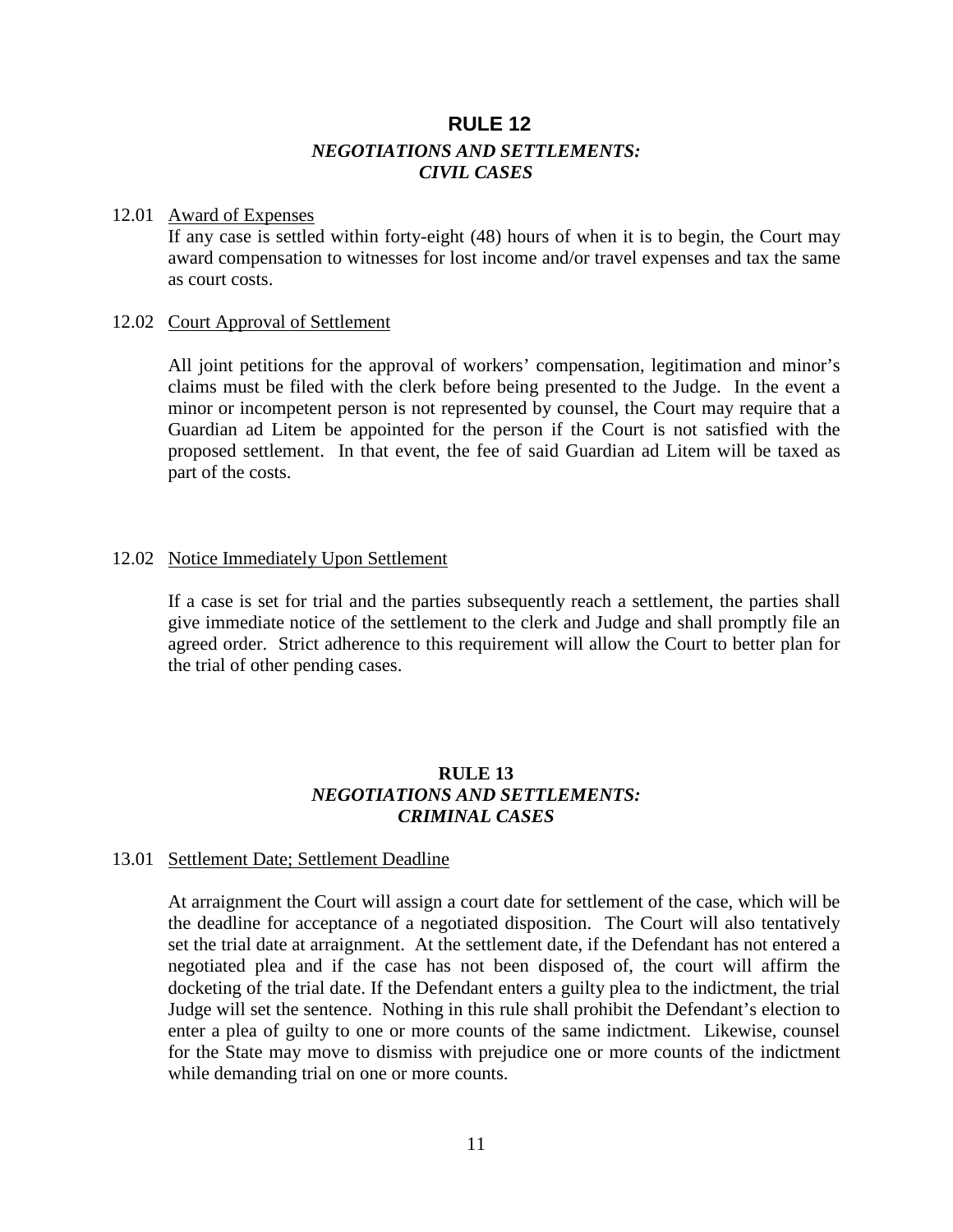#### 13.02 Notice to Victims

In cases involving plea agreements pursuant to Rule 11, Tenn.R.Crim.P., the court shall not accept the plea unless the prosecuting attorney states on the record that he/she has, *prior* to the plea, communicated with the victim regarding the plea or made a good faith effort to communicate with the victim. This rule shall apply to pleas in cases where the defendant is indicted for the following offenses:

- (a) murder or the attempt to commit murder;
- (b) voluntary manslaughter, criminally negligent homicide, or the attempt to commit these crimes;
- (c) vehicular homicide;
- (d) aggravated assault;
- (e) especially aggravated kidnapping, kidnapping, or the attempt to commit these crimes;
- (f) all felonies described as Sexual Offenses under T.C.A. 39-13-501, et seq., or the attempt to commit these crimes;
- (g) aggravated arson and arson or the attempt to commit these crimes;
- (h) robbery, aggravated robbery, and especially aggravated robbery or the attempt to commit these crimes;
- (i) especially aggravated burglary or aggravated burglary or the attempt to commit these crimes; and
- (j) any other felonies;
- (k) all other crimes involving individual victims where the Judge deems it appropriate that prior communication be made to the victim.

#### 13.03 Applications for Pre-Trial Diversion

Any application for pre-trial diversion shall be sent to the District Attorney no later than thirty (30) days prior to the Defendant's initial plea/trial confirmation date. The District Attorney shall file an acceptance or denial of the application for pre-trial diversion on or before the Defendant's plea/trial confirmation date.

13.04 Applications for Drug Court

Any application for Drug Court shall be sent to the Drug Court Director no later than thirty (30) days after the Defendant has been arraigned.

### **RULE 14** *COURT REPORTERS*

It is the responsibility of litigants to arrange for court reporters in civil cases. It is the responsibility of the defendant(s) to arrange for a court reporter for a misdemeanor jury trial. Proceedings will not be postponed or delayed because of a court reporter's absence or tardiness.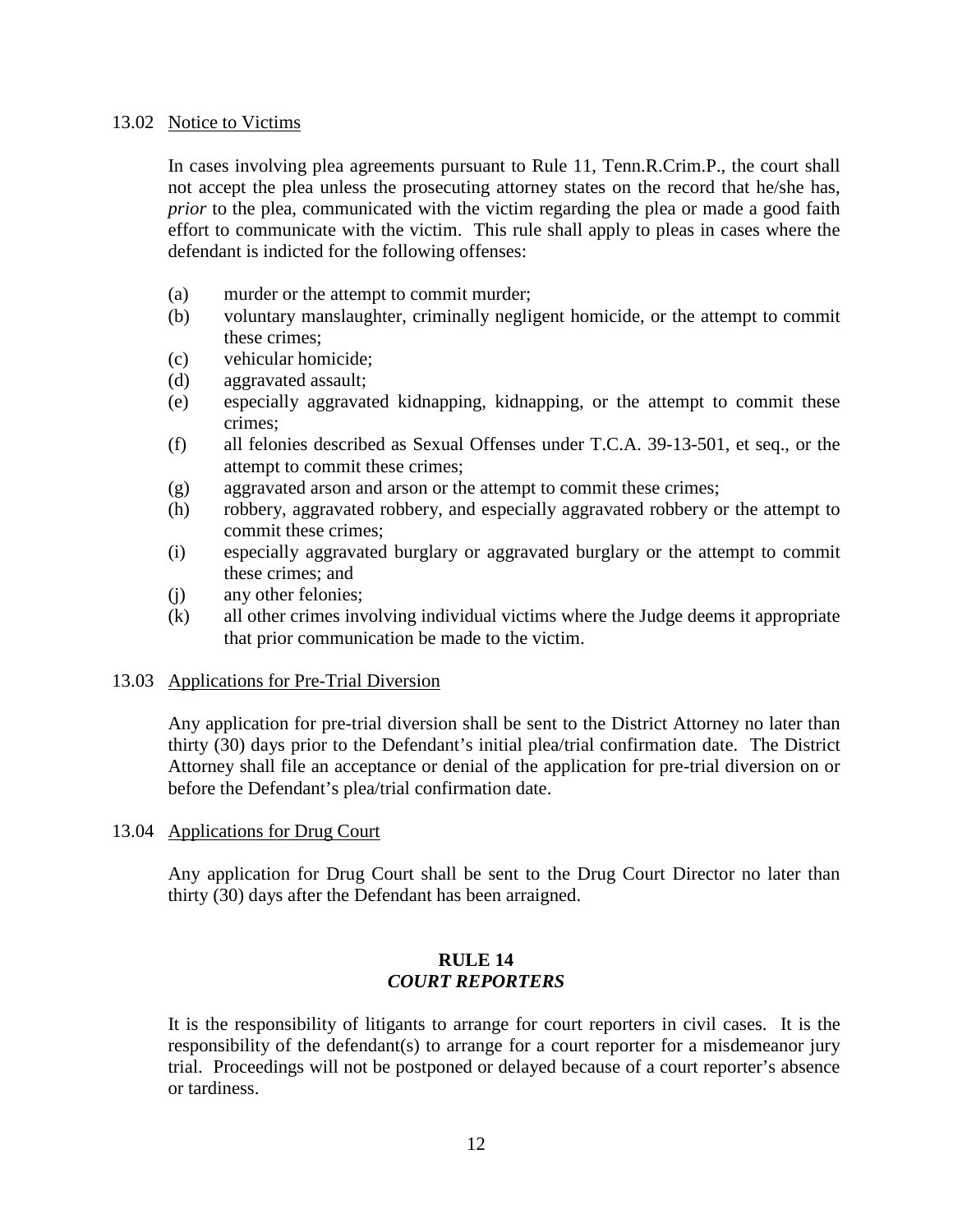### **RULE 15** *GENERAL SESSIONS APPEALS IN CIRCUIT COURT*

- (a) It shall be the duty of the parties and/or their attorneys to determine whether a General Sessions Court case has been appealed to Circuit Court.
- (b) The signature of an attorney or party to an appeal from General Sessions Court shall constitute a certificate under Rule 11, T.R.C.P.

# **RULE 16** *CONTINUANCES: CIVIL CASES*

### 16.01 Continuances

- (a) Cases in which a jury is demanded may not be continued by agreement and may be continued only by leave of court. Cases will not be continued except for good cause, which shall be brought to the attention of the Court as soon as practicable before the date of the trial.
- (b) Absence of a witness will not be considered by the Court as a ground for a continuance unless the witness has been subpoenaed in accordance with the requirements of these rules and T.R.C.P.
- (c) When a case has been set, failure to have completed discovery, inability to take a deposition, or failure to have completed any other trial preparation will not be grounds for a continuance. The Court should be timely notified of problems in scheduling depositions or other preparation (such as refusal of a deponent to promptly schedule a deposition) and the Court may take such action to ensure that depositions are given in a timely fashion so as to ensure that parties are ready for trial on the scheduled trial date.

#### 16.02 Award of Fees and Expenses

In cases continued, the Court may award expenses and attorney fees, including compensation to witnesses for lost income and/or travel expenses and tax the same as court costs.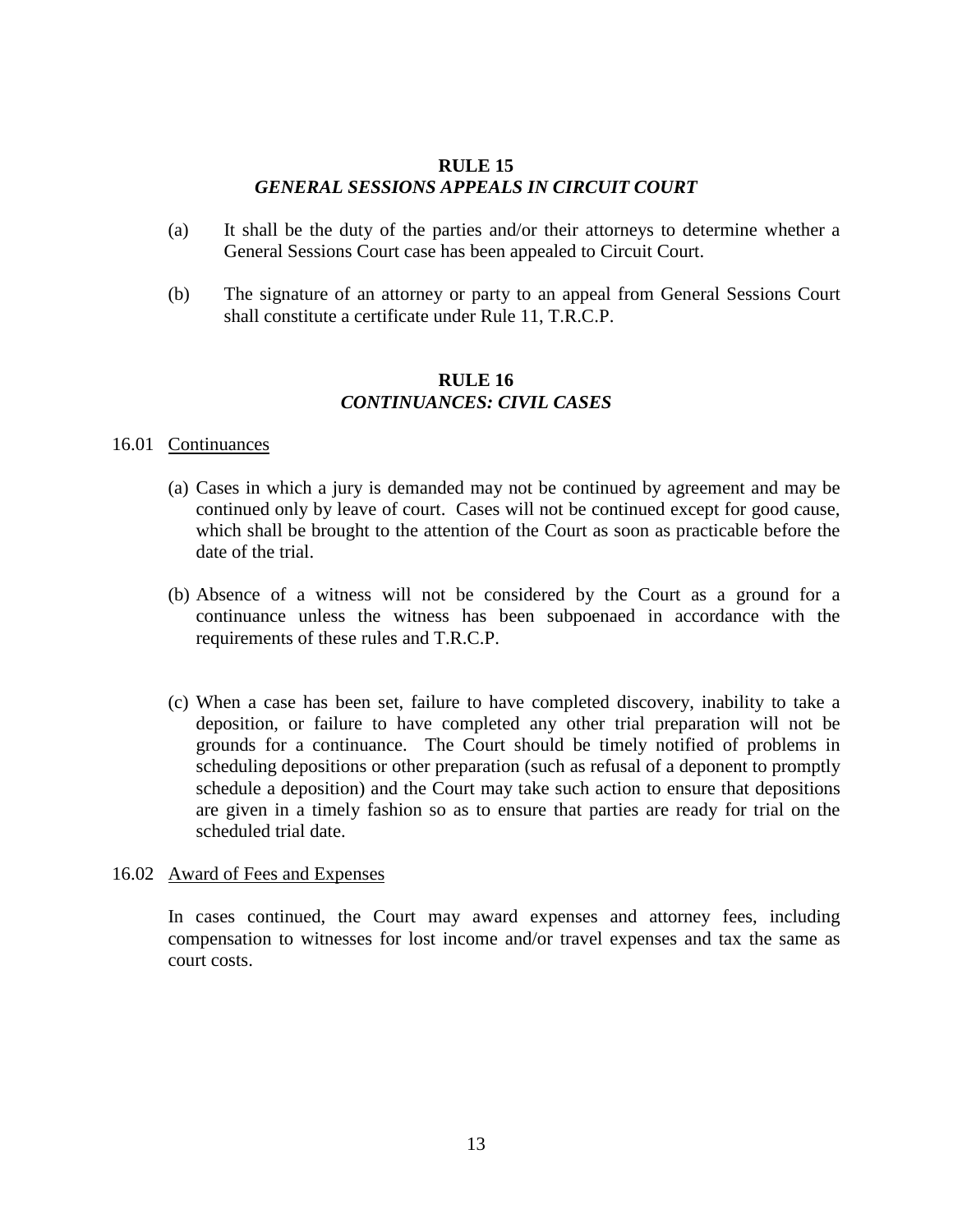#### **RULE 17** *CONTINUANCES: CRIMINAL CASES*

- (a) Cases may not be continued by agreement and may be continued only by leave of court. After a case has been set for trial it will not be continued except for good cause, which shall be brought to the attention of the Court as soon as practicable before the date of the trial.
- (b) Absence of a witness will not be considered by the Court as a ground for a continuance unless the witness has been subpoenaed in accordance with the requirements of these rules and Tenn.R.Crim.P.
- (c) If a case is continued, a new trial date will be assigned at the time of the continuance.

# **RULE 18** *SUBPOENAS*

#### 18.01 Time for Issuing Subpoenas

- (a) Non-Jury Cases: Subpoenas for a local witness must be issued and dated by the clerk no later than seven (7) days before the date of the trial. If the witness is out of county, the subpoena must be issued by the clerk and mailed or otherwise transmitted to the out of county Sheriff or other authorized person no later than ten (10) days before the date on which the case is set for trial.
- (b) Jury Cases: Subpoenas for a local witness must be issued and dated by the clerk no later than ten (10) days before the trial and fifteen (15) days for out of county witnesses. If an attorney is aware that any witness, such as a state toxicologist, requires more notice than set out above to ensure that a prior served subpoena will not take precedence, a subpoena must be issued within five (5) days of the date of first notice of the setting of the case.

#### 18.02 Responsibility of Counsel

Counsel of record shall be responsible for ensuring the subpoenas are issued in accordance with this rule and the applicable rules of Civil and Criminal Procedure. Nothing in Rule 18 prohibits counsel from preparing subpoenas.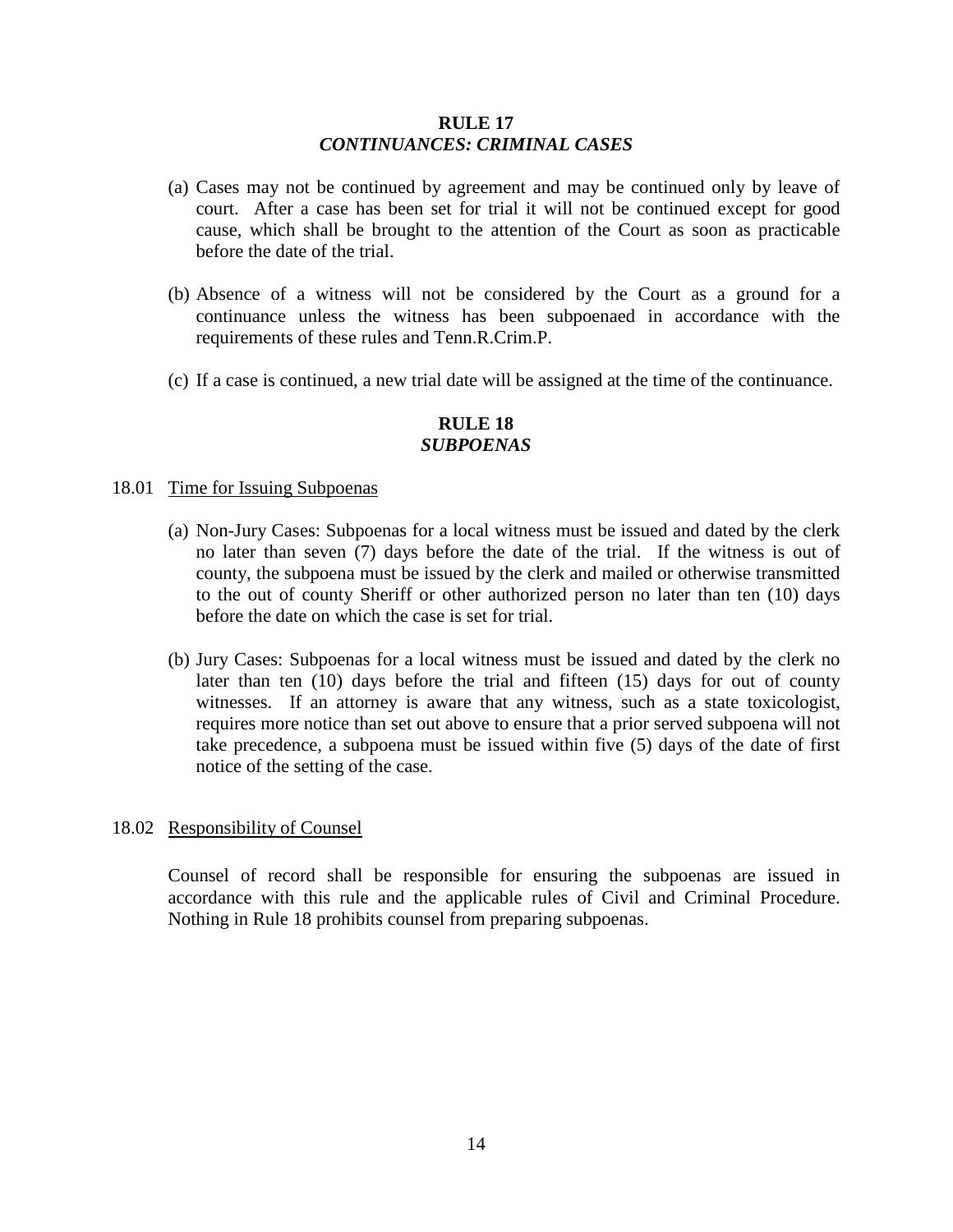### **RULE 19** *PRE-TRIAL PROCEDURE*

#### 19.01 Pre-Trial Conference

At least seventy-two (72) hours (excluding weekends and holidays) prior to the trial of a civil case, opposing counsel shall either meet face-to-face or shall hold a telephone conference for the following purposes:

- (a) to exchange names of witnesses, other than impeachment or rebuttal witnesses;
- (b) to make available for viewing and to discuss proposed exhibits, other than impeachment or rebuttal exhibits. In the event that the parties hold a telephone conference rather than a face-to-face meeting, the exhibits shall be made available for viewing before the conference.
- (c) Trial proceedings will not be delayed to allow counsel to view or copy exhibits.

#### 19.02 Medical or Expert Depositions

A copy of all medical or expert depositions relied upon by any party as proof in any case shall be mailed or delivered to the Judge's office at least seven (7) days prior to the hearing date. Objections to any and all depositions to be introduced at trial shall be filed and served on opposing counsel forty-eight (48) hours before trial. Rulings on these objections will be made prior to the beginning of the trial.

#### 19.03 Trial Questionnaire

Attorneys who have a workers' compensation trial set shall file the trial questionnaire as provided by the Clerk of the court, and attached as Appendix A to these rules.

#### 19.04 Street Clothes for Criminal Defendants

If a criminal client is incarcerated and wishes to wear street clothes during his/her trial, clothes shall be made available to the Defendant at the jail the day before the case is set for trial.

#### **RULE 20** *EXHIBITS*

#### 20.01 Custody of the Clerk

All trial exhibits shall be accounted for and placed in the custody of the clerk unless otherwise directed by the Court. Additionally, all proposed trial exhibits shall be submitted by the attorneys to the court reporter before trial. The reporter shall place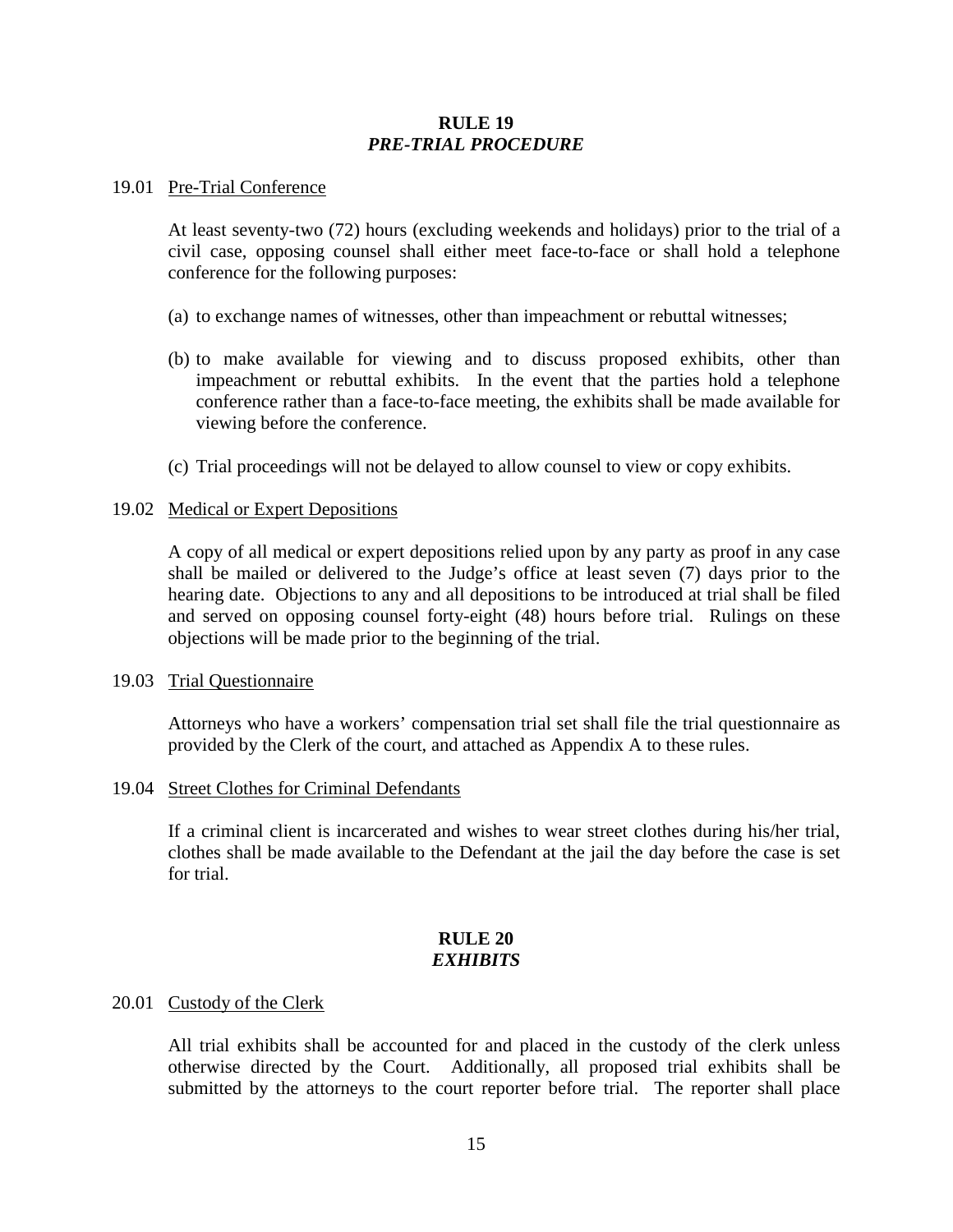thereupon, prior to the opening of court, only pre-marked, gummed labels. Each label shall contain at least the style of the case, the date, and a blank space for the exhibit number to be assigned by the Court.

# 20.02 Disposition of Exhibits in Civil Cases

After final determination of any civil case, the parties shall have thirty days to withdraw exhibits. The clerk may destroy or dispose of exhibits not so withdrawn.

# **RULE 21** *REQUESTS FOR SPECIAL INSTRUCTIONS AND SPECIAL VERDICTS*

# 21.01 Requests for Special Instructions

When counsel submits special requests pursuant to Rule 51, T.R.C.P., or Rule 30 Tenn.R.Crim.P., copies shall be furnished to adversary counsel. When a request for an instruction is made and the request is for a Tennessee Pattern Jury Instruction verbatim, the request shall be made by reference to "TPI (Civil) No:\_\_\_\_\_\_" or TPI (Crim.) No.\_\_\_\_\_\_". If the request is for a modification of an existing instruction, the request shall identify the instruction to be modified by number and identify the deletion or addition. When a request for an instruction is made and there is no instruction on the subject in the Tennessee Pattern Jury Instructions, this fact must be stated in the request. Any request which seeks to alter or modify a Tennessee Pattern Jury Instruction shall cite authority relied on and be accompanied by a complete copy of such authority.

#### 21.02 Special Verdicts in Civil Cases

Requests for special verdicts or written interrogatories made pursuant to Rule 49, T.R.C.P. must be made before commencement of the trial and must be accompanied by proposed verdict forms, proposed written interrogatories and proposed instructions, which will be given to the jury along with the special verdict forms or interrogatories. The Court shall inform counsel of its proposed action on the requests prior to their arguments to the jury.

# 21.03 Jury Instructions

The Attorney General's office will prepare the jury instructions in all criminal cases. Any specific jury instructions requested by either party will be submitted to the Court and opposing counsel at close of proof.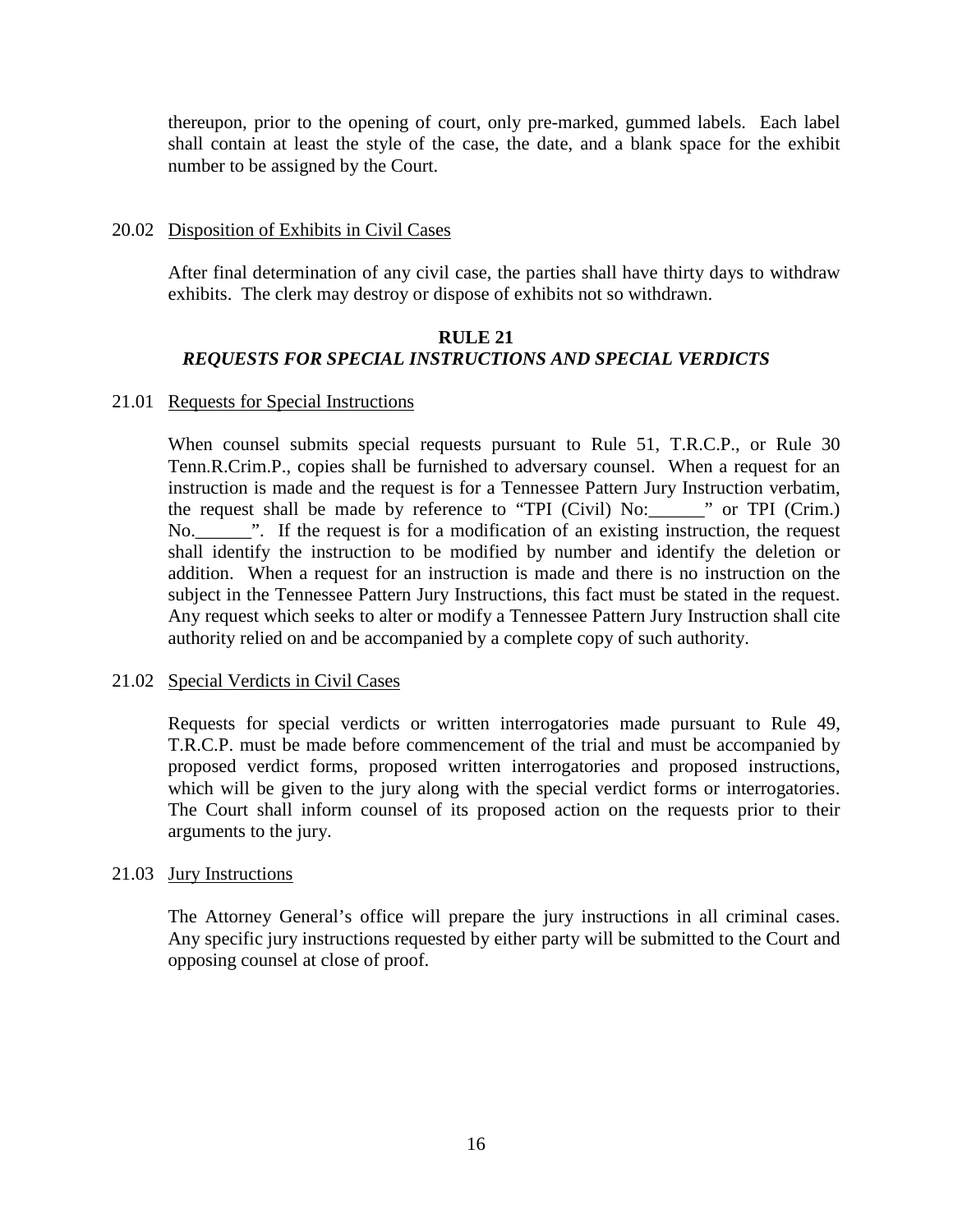# **RULE 22** *DIVORCES: SPECIAL PROCEDURES*

# 22.01 Pendente Lite Hearings

At least two (2) business days prior to a scheduled pendente lite hearing, each party shall file a complete "Statement in Compliance with Rule 22.01" in the form as set forth as Appendix B to these rules. The statements must be signed by the litigants and properly notarized.

### 22.02 Contested Divorces and Custody: Order of Proof

In contested divorce cases, the Court will hear the parties to the action before hearing other witnesses unless, for good cause appearing, the Court finds it desirable to proceed otherwise.

### 22.03 Restraining Orders and Temporary Injunctions

- (a) In domestic relations cases, all restraining orders or temporary injunctions obtained without notice to the adverse party and hearing shall provide for the setting of a hearing thereon within seven (7) days, unless the Court is unable to hear said matter within said time, in which event the Court or clerk may direct that the hearing be set at a later date. In any event, the same shall be set as soon after the seven (7) days as may be practical and the date of the hearing shall be stated in said notice.
- (b) No restraining order or temporary injunction shall be issued in a domestic relations case without notice and hearing, unless the verified complaint or petition or accompanying affidavit clearly shows that the applicant's rights have been violated or that there is a substantial likelihood that the same will be violated by the adverse party and that the applicant will suffer immediate and irreparable injury, loss, or damage before notice can be given and a hearing had.
- (c) Except in cases prosecuted in forma pauperis, the Court may require the applicant to make bond before a restraining order or temporary injunction is issued.
- (d) If the Judge of the court in which the action is pending or is to be filed is disqualified, disabled, or absent from the county, such fiat, restraining order, or temporary injunction may be granted by any Judge have statutory power to enjoin or restrain.

#### 22.04 Divorce by Affidavit

If parties to a divorce by irreconcilable differences have no minor children, they may waive their appearances in open court, but must submit affidavits in accordance with Appendix C to these rules to be filed along with the Marital Dissolution Agreement and the Final Decree of Divorce, and then presented to the Judge for disposition.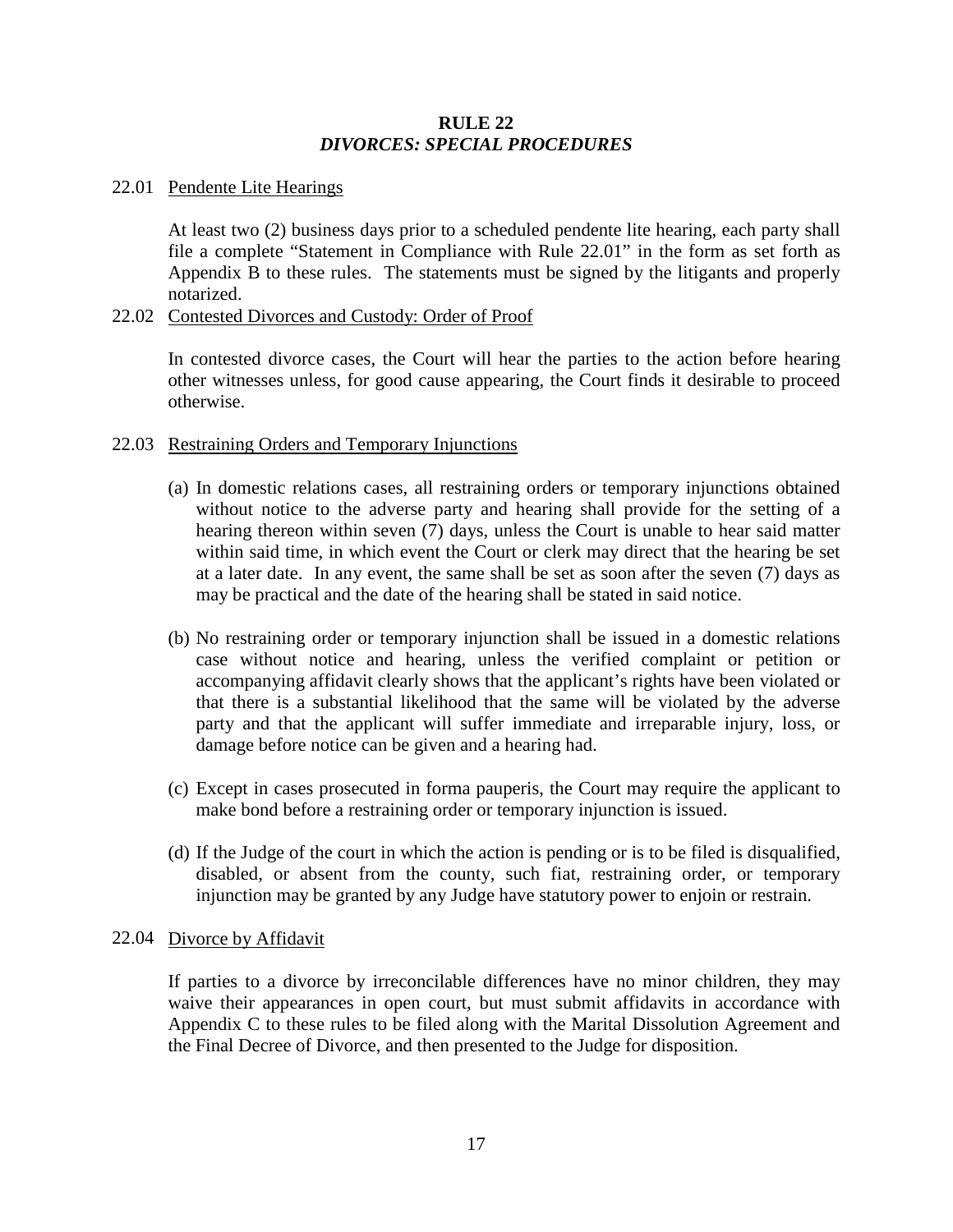#### **RULE 23**

# *EXTRAORDINARY INTERLOCUTORY RELIEF: CIVIL CASES*

Proposed restraining orders shall be prepared by counsel prior to submitting the request for relief to the court. All restraining orders shall provide for the setting of a hearing for the temporary injunction and shall provide a place thereon for the court to set a date, time and location for such a hearing. The proposed restraining order shall also provide a place for the setting of the amount of the bond.

# **RULE 24** *REFERENCES TO MASTER: CHANCERY AND CIRCUIT COURTS*

#### 24.01 Meeting

Within twenty (20) days following the entry of the order of reference, the Master will arrange a meeting with counsel for all parties in order to determine the procedure on the reference.

#### 24.02 Statements of Claim and Responses

The parties shall file itemized statements of claim and responses to statements of claim as directed by the Master.

# 24.03 Recording of the Proceedings

The parties are responsible for compiling a record of the proof presented. The Master is not required to file a transcript of the proof with the Master's report.

#### 24.04 Objections

Any objection to the Master's report, which is based upon a factual question, must be supported by a transcript of the proof presented to the Master. Objections shall be heard on the motion docket.

#### **RULE 25** *ORDERS*

#### 25.01 Civil

(a) All orders, jury verdicts, decrees, and judgments by the Court pronounced orally, or in the form of a written opinion, shall be reduced in writing by counsel of record for the prevailing party, or by such counsel as may be designated by the Judge. All such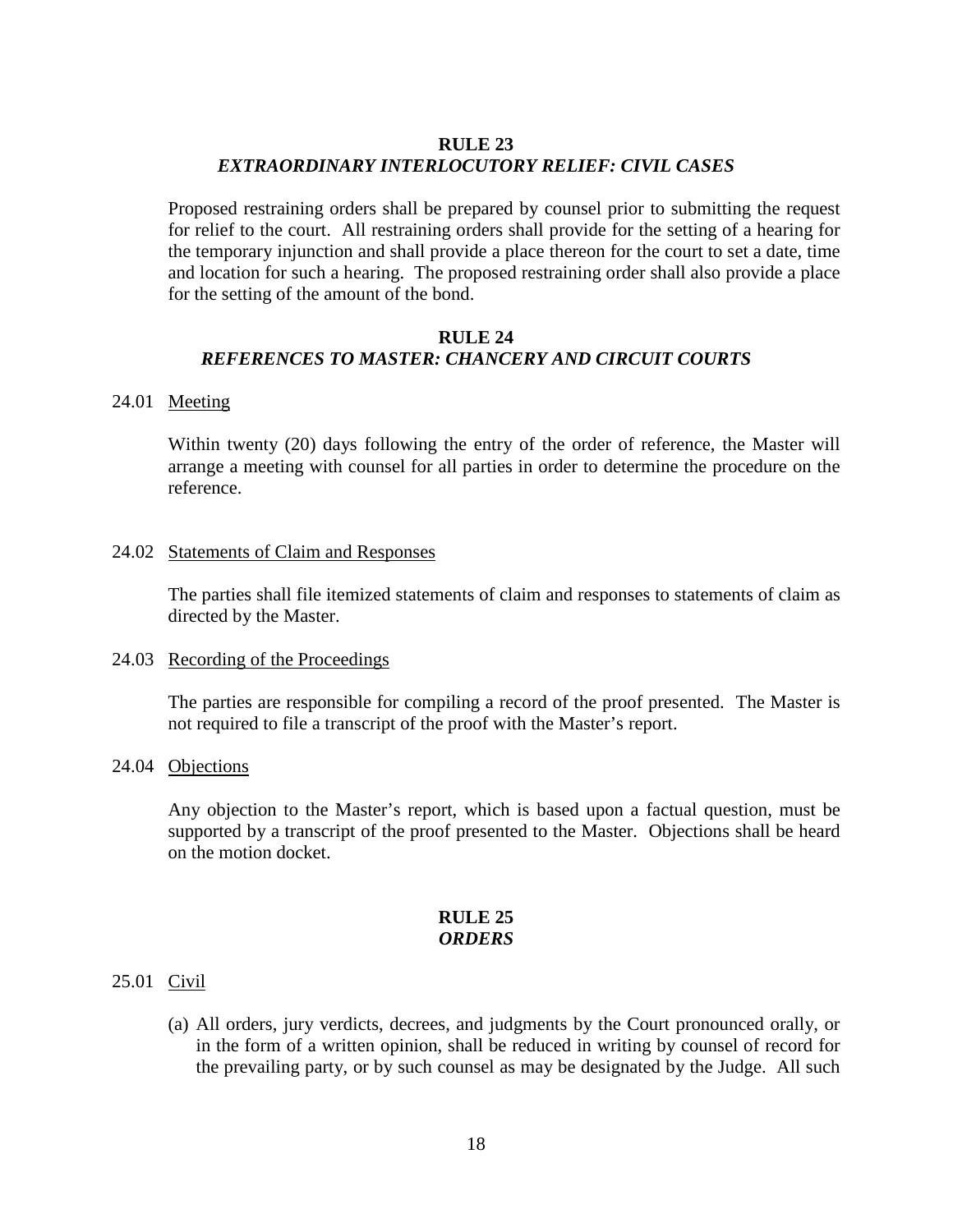orders, verdicts, decrees and judgments shall be submitted to opposing counsel within five (5) days.

(b) All orders, decrees and judgments (except orders issued pursuant to T.R.C.P. 65.03), shall contain appropriate places for approval by counsel for all parties and shall bear the signature of such counsel when handed in for entry. If a party affected by the order has no counsel of record, this shall be made to appear. If opposing counsel are unable to agree upon the wording of an order, the proposed order shall be submitted to the court and shall be held for five business days (5) days. Unless an objection is made by the non-signing attorney within those five days, then the order will be signed by the Judge and filed with the Clerk.

### 25.02 Notice of Appeal

Upon filing notice of appeal in any case, it is the responsibility of the appellant attorney to notify the Clerk and court reporter of the date such notice is filed.

### 25.03 Criminal – Credit Time

The attorney of record (appointed or retained) in all criminal cases is responsible for obtaining from the Sheriff's Office the correct number of days with which the Defendant is to be credited while awaiting trial. The correct figure must be placed by the attorney in the Sentencing Order at the proper place by the time the attorney approves said order.

# **RULE 26** *ADOPTIONS*

All adoptions shall be filed in Chancery Court, as well as surrenders of parental rights, as the Clerk & Master's office has a special locked docket book, locked filing cabinet, and a locked minute book to comply with the privacy portions of the current adoption law.

# **RULE 27** *BONDSMEN*

# 27.01 Petitions for Approval of a New Company

- A. The Judge of the Circuit Court shall approve each person or company who petitions the court for permission to write bonds within this judicial district. The petition shall contain the following information.
	- 1. The business name under which the new company will be operating and the street address and the local business telephone number for the bonding company office.
	- 2. A copy of the business license issued for the bonding company in said county.
	- 3. A copy of all organizational documents (e.g. corporate charter, partnership agreement) and all other agreements or documents pertaining to the identity of the owners and interest holders in the said company, the distribution of profits from the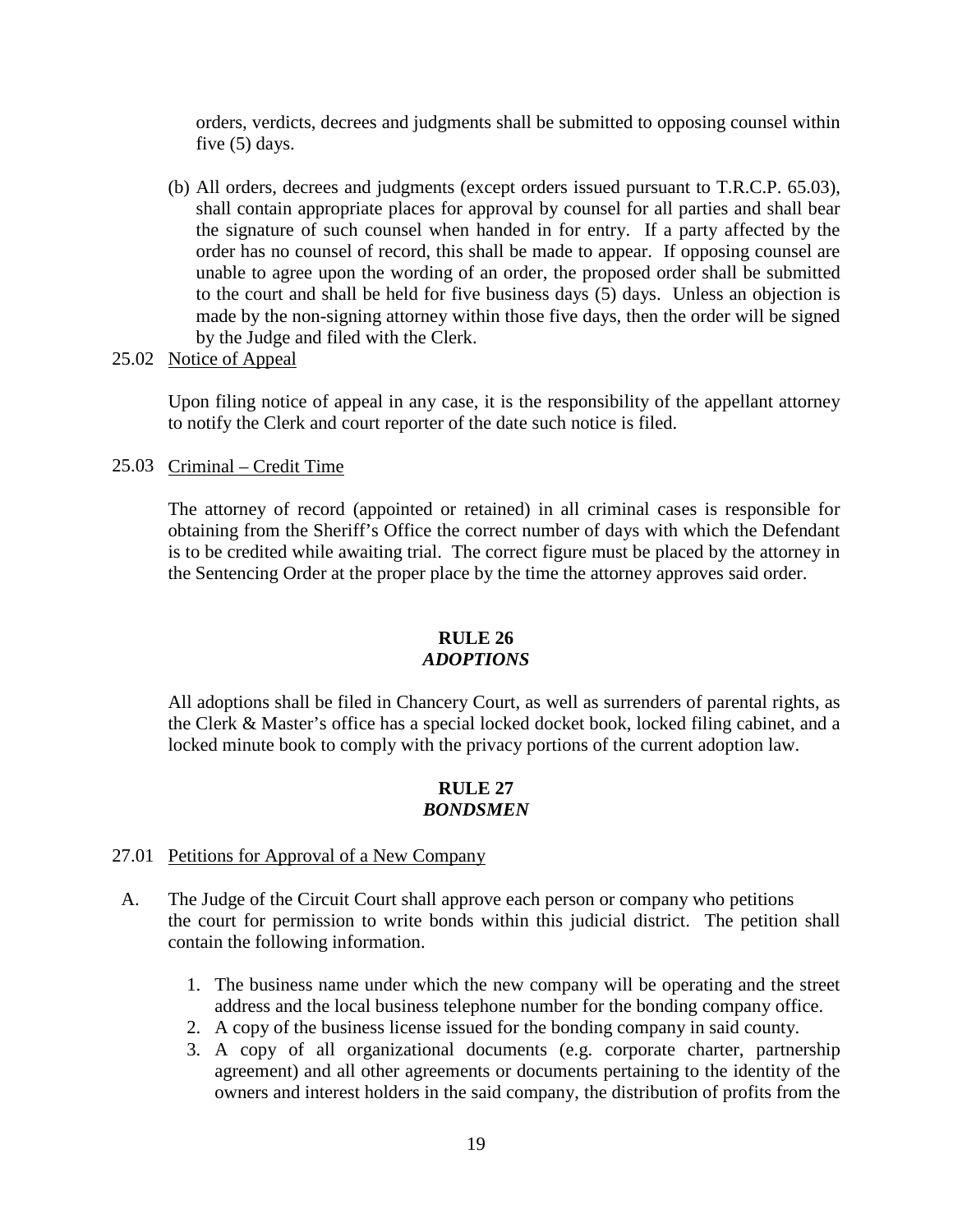said company, the source of all funds used to establish the company, and the names and signatures of those persons who accept personal liability for forfeiture judgments.

- 4. A statement of whether the company or any of its owners, shareholders, or partners write bonds in any other jurisdiction. If such company or persons do write bonds in other jurisdictions, the application shall identify those jurisdictions, and attach a listing identifying any security posed with that jurisdiction, a copy of the last semiannual reports filed with the said jurisdictions along with a listing of all pending conditional forfeitures and final forfeitures.
- 5. Identify the funds and source of said funds to be filed with the Clerk to establish the bonding capacity.
- 6. For all persons identified in paragraph 4 above attach a sworn statement from each individual stating the following:
	- a. A list of all prior criminal charges, whether resulting in a conviction or not, along with the disposition of the charge and the jurisdiction, as well as other information required by T.C.A. § 40-11-317.
	- b. Describe all relations to any other owner, interest holder or agent of bail bond company authorized to do business in the 31st Judicial District.
	- c. A statement as to whether such person has ever been an owner, interest holder or agent for any other bail bond company in this state for any state.
	- d. A statement as to whether such person is related, by blood or marriage to any person who works for the Circuit Court Clerk or Sheriff of the 31st Judicial District.
- 7. A copy of the proposed bail bond contract shall be attached.
- 8. A statement that the officers/owners of the bonding company and its proposed agent have read and are aware of the requirements of T.C.A. §40-11-301 et. seq. and §40-11-404 et. seq., pertaining to the Rules Governing Professional Bondsmen and Requirements for Continuing Education, and the Rules of the Court governing bonding companies.
- B. All petitions for approval of a new company shall be filed in Circuit Court and a copy served upon the District Attorney General at least two (2) weeks prior to a hearing on the petition. Such hearing shall be held in the Circuit Court. The District Attorney General shall conduct a criminal history and background investigation on the owner of the company and its agents. The results of the background investigation shall be furnished to the Court. The Circuit Court Judge shall conduct a hearing to consider the bonding company's petition. The District Attorney General shall be present at such hearing and represent the State.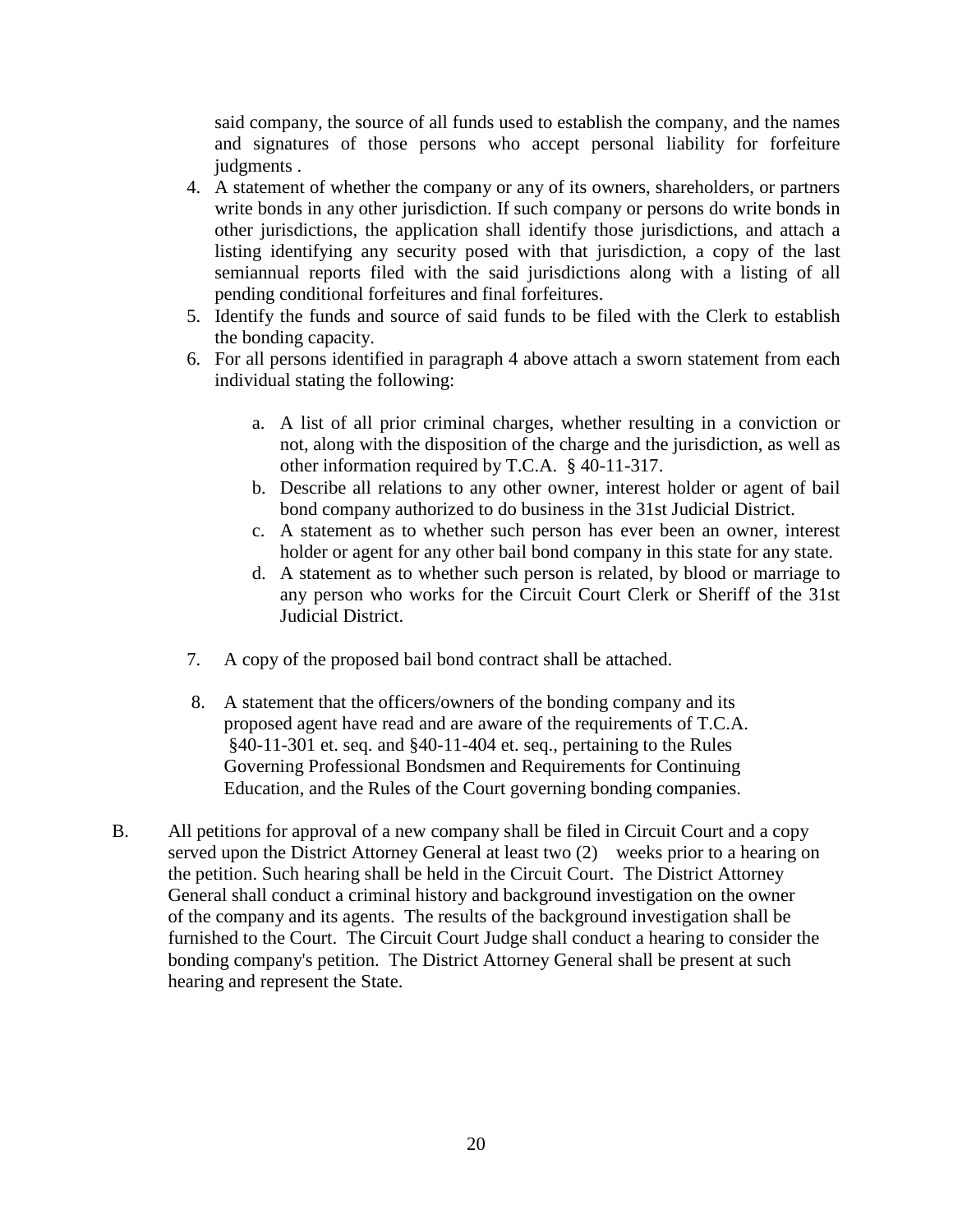### 27.02 Collateral/Capacity

- A. The capacity of each bonding company shall be the total amount of bail, expressed in dollars in which a professional bondsman may act as surety.
- B. The minimum of Ten Thousand Dollars (\$10,000.00) shall be pledged by each bonding company as a condition precedent to writing bonds in the 31st Judicial District.
- C. Any person or company filing a petition for approval to be a professional bail bond company within the 31st Judicial District of Tennessee is required to pledge a minimum of \$10,000.00 collateral with the Court.
	- 1. If the collateral is cash or an item easily converted to cash (i.e. Certificate of Deposit) the bonding capacity would be 10 times the amount of the collateral.
	- 2. If the collateral is equity in realty, the capacity would be 10 times the value of the equity.

When realty is used as collateral, the bonding company must provide a Deed of Trust for said property, a letter of Title Opinion, and a copy of the property assessment.

 D. Upon a judgment of Final Forfeiture, in the event a bonding company fails to satisfy same, the Clerk of the Court may satisfy such Judgment from the posted collateral upon notice to the affected bonding company and the District Attorney General.

# 27.03 Forfeitures

- A. A bonding company shall not be allowed total final forfeitures in the Circuit and General Session Courts in excess of fifty percent (50%) of the amount of collateral posted with the Court Clerk.
- B. Bonding companies shall submit a list of all outstanding bonds with Clerk at the end of each quarter. If the bonding limit is exceeded at the time of the report, the Clerk shall notify the bonding company in writing. Once notice is received, the bonding company shall have ten (10) days to come into compliance or it will be subject to suspension by the Circuit Court from the approved list, and the Clerk shall immediately notify the District Attorney General and the Sheriff of said suspension. The bonding company shall not be allowed to write any additional bail bonds until the forfeitures are again within the company's allowable limits and upon Order from the Circuit Judge.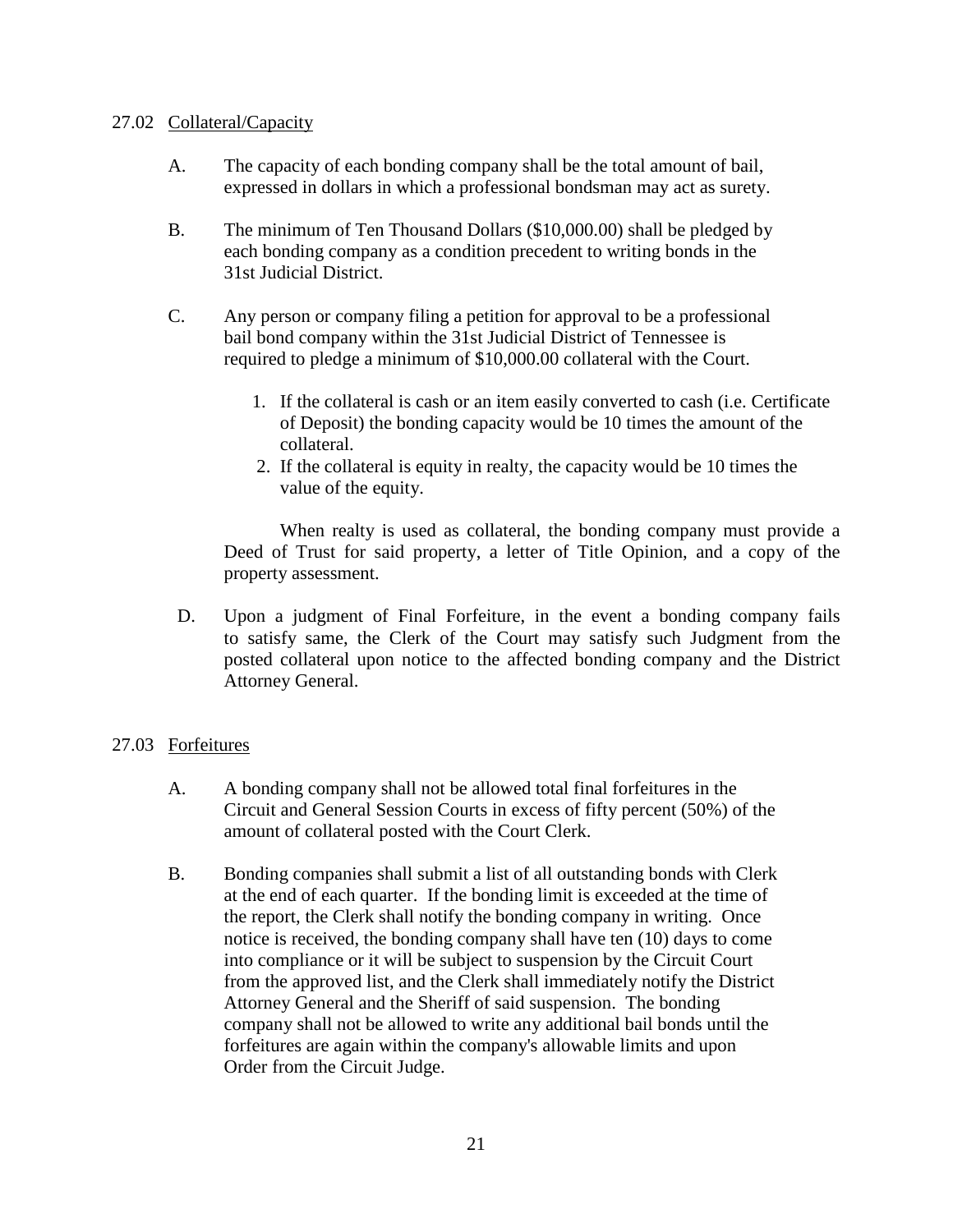# 27.04 Company Changes

- A. Any changes to a bonding company's address or telephone number from that noted in the original petition must be sent in writing to the Circuit Court Clerk.
- B. Any changes to a bonding company's name, ownership, or agents as submitted in the original petition must be submitted in writing and approved by Order of a Circuit Court Judge.
- C. Any material changes to the financial statements submitted to the Court must be corrected and filed with the Clerk.
- D. Any changes in the employment status of agents must be submitted in writing within ten (10) days of said change and be approved by the Circuit Judge.

# 27.05 Activities of Bail Agents

- A. As provided by T.C.A. § 40-11-126, no bondsman or bonding company shall solicit business directly or indirectly, by active or passive means or engage in any other conduct which may reasonably be construed as intended for the purpose of solicitation of business in any place where prisoners are confined or any place immediately surrounding where prisoners are confined. No bonding company employee or agent shall initiate contact with a defendant or his/her family in order to obtain his/her business. The Sheriff shall post a list of all approved bonding agencies for Warren County. Contact with a defendant who is a potential client will be allowed only after the bonding company has been contacted by the defendant or someone authorized to act on his/her behalf. All agents or employees of a bonding company shall conduct themselves in accordance with all the rules and orders of the Sheriff of the county wherein the company is authorized to write bonds, while performing required duties within such buildings. Penalty for first violation of this provision is a suspension of not less than ninety (90) days. Penalty for second violation of this provision is a suspension of not less than six (6) months and the offender must re-petition the Court for reinstatement.
- B. A bonding company shall notify the defendant/principal of each court appearance. An agent of the bonding company shall be present for the defendant's court appearance.
- C. Each agent will be responsible for providing a copy of his/her certificate of compliance for the continuing education credits in compliance with T.C.A. §40-11-401(m) et. seq. to the Clerk of the Court annually. This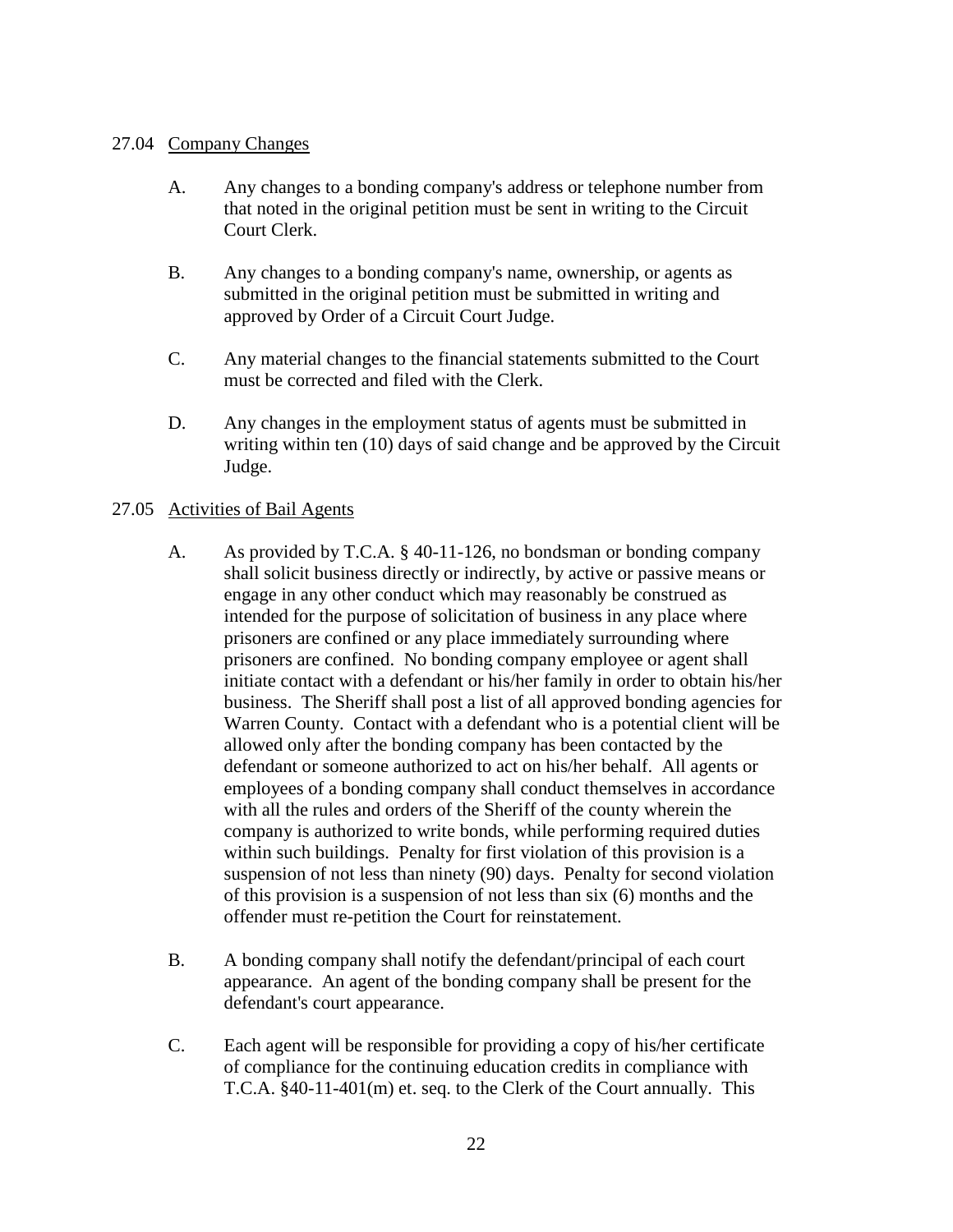notice must be provided on or before January 15, 2004 and each year thereafter.

# 27.06 Premiums

- A. As provided by T.C.A. §40-11-126, no bondsman shall accept anything of value from a principle or anyone acting on his/her behalf except the authorized premium and initiation fees as governed by T.C.A. §40-11- 316. All funds or negotiable instruments accepted in payment or in satisfaction of the premium and the initiation fee shall be recorded and itemized by the bonding company. A copy of said record documenting the premium and initiation fee received shall be provided to the defendant, or the agent acting in the defendant's behalf, and shall be maintained as part of the ordinary daily business of said company. If funds or negotiable instruments are accepted as collateral, the bonding company shall: (1) deposit such collateral into a separate trust account pending its redemption, (2) shall identify the account or principal to which the collateral applies, and (3) shall provide the person providing the collateral with the identity of the institution in which the collateral is held. In the event that a bail bonding company received funds for a premium or initiation fee and elects not to post the bond for the defendant/principal, then any funds received shall immediately returned to the defendant or the person acting on the defendant's behalf. If a bondsman surrenders a defendant the amount, if any, to be refunded to the defendant shall be determined by the court on a case by case basis.
- B. Every bondsman and/or agent must use a duplicate receipt book to record all payments for premiums. A copy of the receipts must be given to the defendant or the person acting on their behalf. Receipts must include:
	- 1. Specific description of all property, including cash or checks, received from the defendant or someone acting on the defendant's behalf, and
	- 2. Signature of the defendant or the person acting on his/her behalf tendering the said funds.
- C. No bond in excess of Seventy-five Thousand Dollars (\$75,000.00) shall be made without a hearing before the Circuit Court to determine compliance with these rules and the provisions of T.C.A. §39-11-715 pertaining to the source of said bond.

# 27.07 Reports and Required Records

A. It shall be the responsibility of the bonding company that all bonds shall be fully completed upon the release from custody of the defendant/principal on bond. The bail bond contracts shall: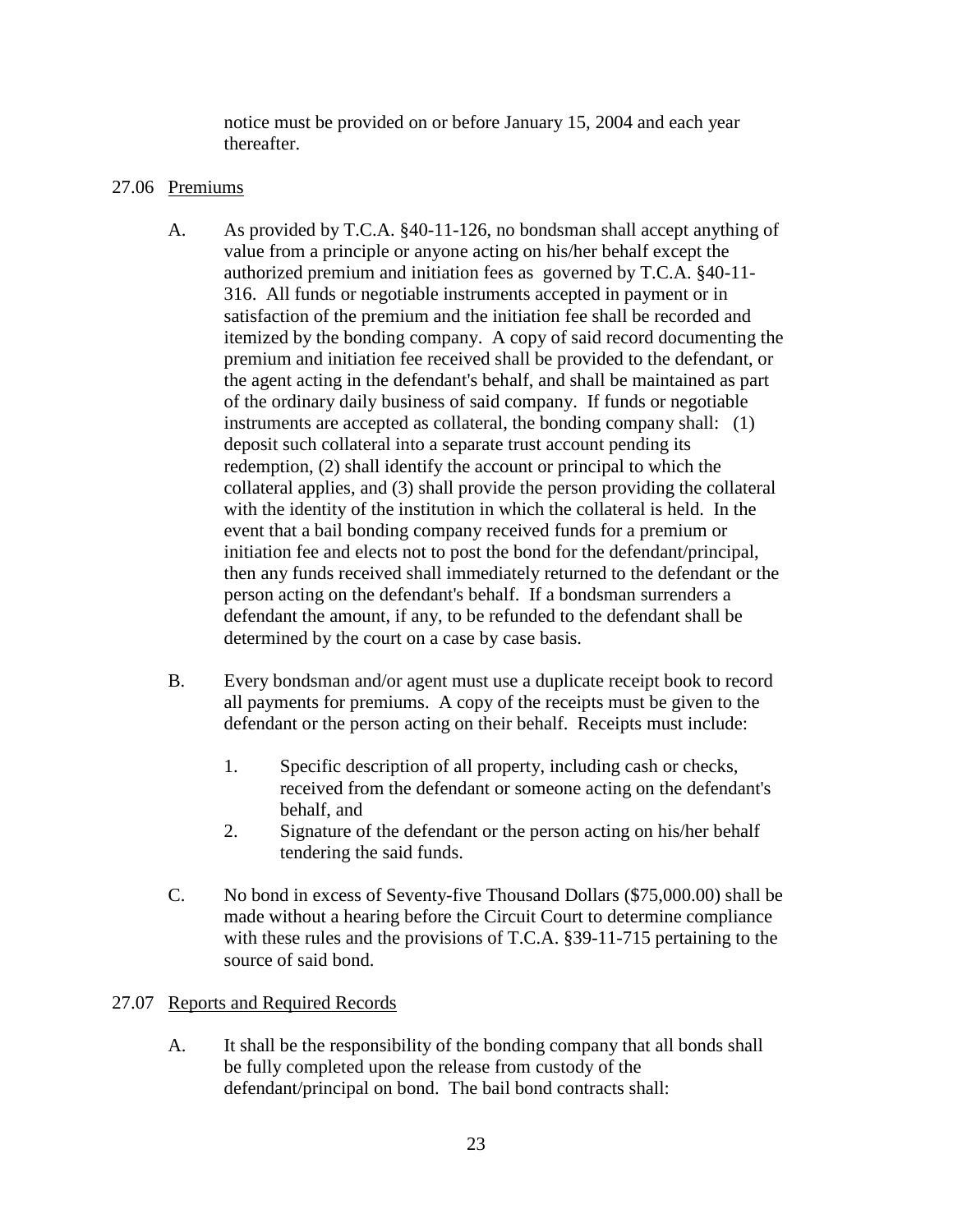- 1. Have the name, address and zip code number of the defendant legibly printed thereon,
- 2. Be signed by the agent making said bond,
- 3. Have the name of the bonding company boldly and legibly stamped or printed thereon,
- 4. Identify the property used to pay the premium and initiation fee as well as any other property received as collateral for said bond, and
- 5. Have a copy of a photo identification of all persons (except the defendant/ principal delivering such premiums, fees or collateral to the agent if the bond is \$50,000.00 or above.
- B. Any bonding company authorized by the Circuit Court shall file with the Court Clerk a semi-annual financial report pursuant to T.C.A. § 40-11- 303. Such reports shall include; but not be limited to, a listing of:
	- 1. All current, active qualified bonding agents approved for said company,
	- 2. Any outstanding civil performance or cost bonds,
	- 3. All persons having financial or managerial interests in a bonding company must identified annually, and
	- 4. A certificate of compliance for the continuing education credits for each agent must be furnished annually. Continuing education must be completed between January and December of each year. Credit will be given for the year in which the certificate is received.
- C. Upon the failure of any company to file this report, or any other record or document required by the statute or these local rules, the Court Clerk shall notify the Circuit Court Judge who shall suspend and remove the company from the approved list. In such an event, the company shall not be allowed to write any bonds until such time as all the requirements are met and there have been approval, in writing, from the Circuit Court Judge. In the event the bonding company disputes the suspension, it may petition the Court to reconsider the suspension.

# 27.08 Suspension of Bonding Company or Agents

 A. Every bonding company acts as an agent of the Court and the conduct of the bonding company constitutes an integral part of the operation of the Court. The Court may impose any limits or conditions necessary to insure the professional standing and reliability of the bonding company. Such measures, if any, shall be made in the public interest to avoid a conflict of interest or an appearance of impropriety on the part of the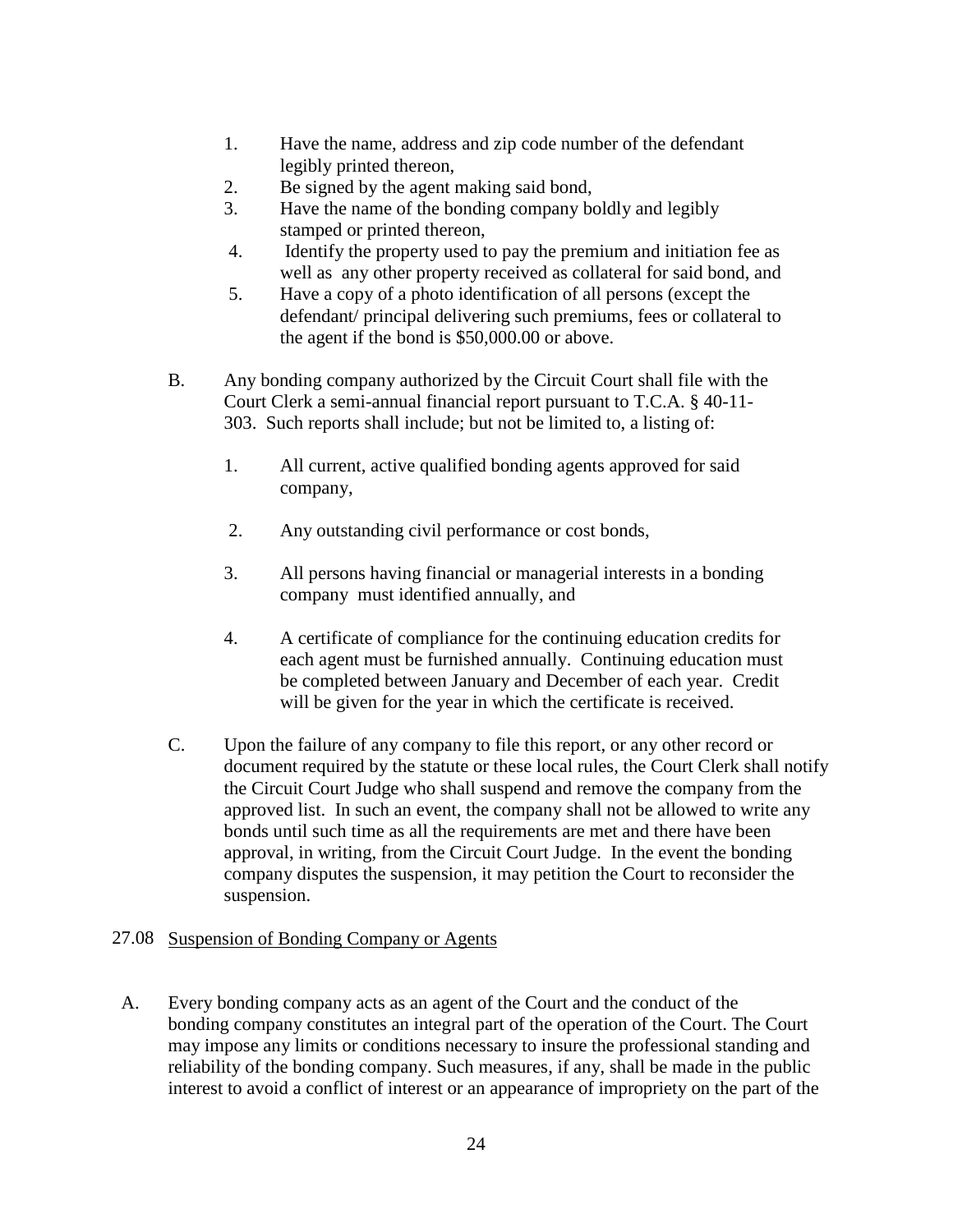bonding company. Pursuant to the provisions of T.C.A. § 40-11-125 and T.C.A. § 40-11- 126, the Court may take appropriate disciplinary action including the withholding, suspension or termination of the approval to do business if it appears to the Court that it is in the public interest to take such action. For good cause, the Court may issue a restraining order, writ or other process without notice to the company if deemed necessary in the public interest. Any such action will be reviewed at a hearing within five (5) days after notice to the company and the District Attorney General who shall represent the State at the hearing.

- B. Pursuant to the provisions of T.C.A. § 40-11-125 and T.C.A. § 40-11-126 the Court may take appropriate disciplinary action including the withholding, suspension or termination f approval for a bondsman to act as agent for an approved bonding company, if the agent:
	- 1. Has been convicted of a crime of dishonesty, any felony or any alcohol or drug related offense;
	- 2. Has a final judgment of forfeiture entered against the bonding company that remains unsatisfied which the agent authorized.
	- 3. Has failed to comply with any local rules, or
	- 4. Is guilty of unprofessional conduct that includes, but is not limited to:
		- a. Loitering about the jail or court premises and within the prohibited areas to solicit business:
		- b. Suggesting or advising the employment of, or otherwise referring, any particular attorney to represent the defendant.
		- c. Paying a fee or giving or promising anything of value to any Clerk, jailer, police officer, committing Magistrate, or any other person who has the power to arrest or hold in custody, or to any public official or public employee to secure a bond, and/or a settlement, compromise, remission or reduction of the amount of any bail bond or the forfeiture thereof; paying a fee or rebate or giving anything of value to an attorney in bail bond matters, except in legal representation of any action pertaining to the bail bond company or action.
		- d. Surrendering a Principal without good cause;
		- e. Accepting anything of value from a principal except the premium provided, however, that the bondsman shall be allowed to collect collateral, security or other indemnity required by bondsman if reasonable in relation to the amount of the bond and where the said bondsman is reasonable in relation to the amount of the bond and where the said bondsman accepting such collateral delivers a written receipt for the same which receipt described in detail the collateral received and the term of redemption;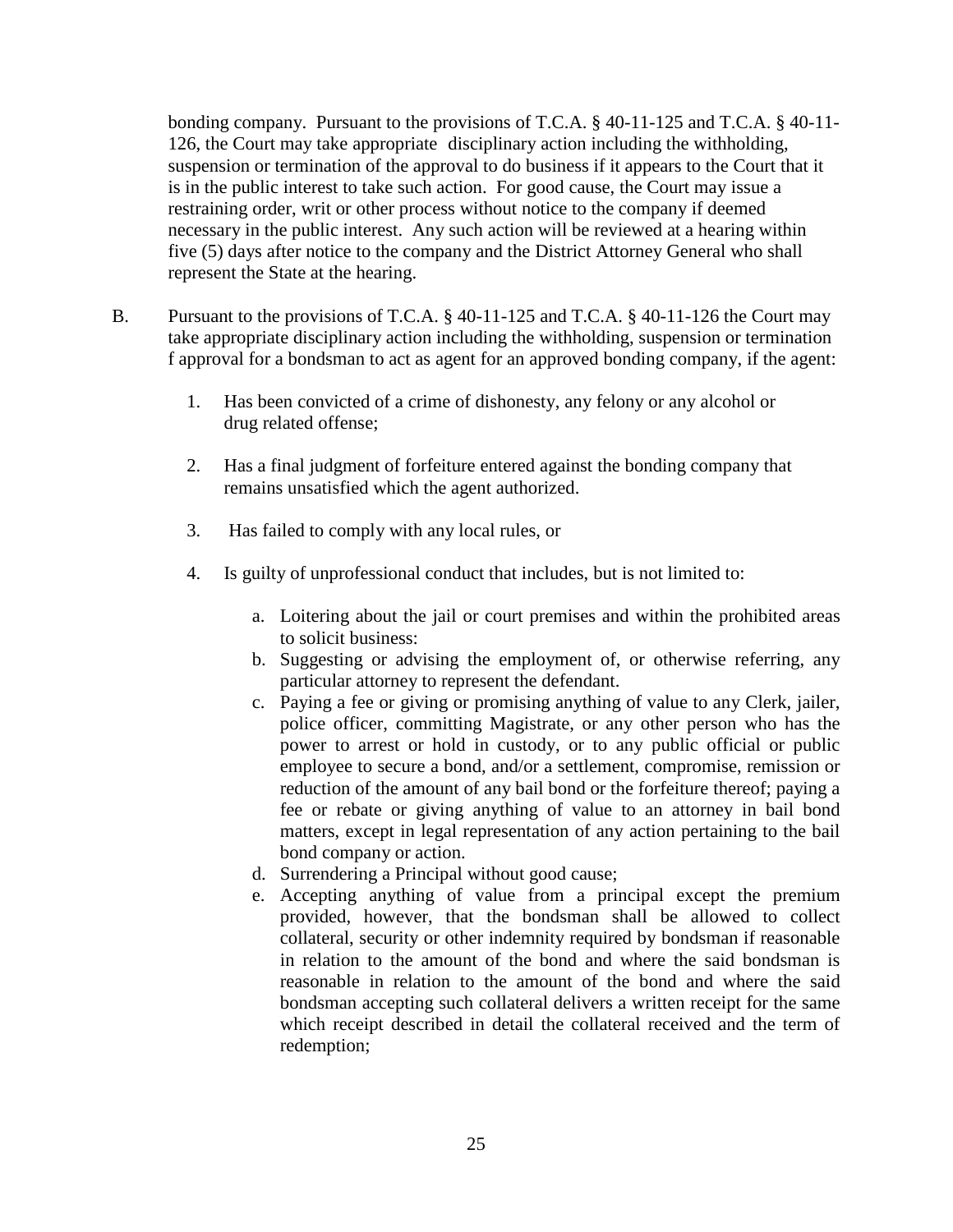f. Accepts anything of value as payments for a premium or collateral after the defendant/principal is released from custody, except as authorized in Rule 26.06.

# 27.09 Individual Bonds

- A. Any individual who desires to post a real property bond in an amount of Ten Thousand Dollars (\$10,000.00) or greater, pursuant to T.C.A.  $§$  40-11-122 shall submit a current title opinion for said real property reflecting the encumbrances thereon as well as a Deed of Trust for said property. The appraised value/equity of the property owner providing said surety must equal one and one-half times the amount of the bond. The property owner providing said surety must comply with all the regulations set forth by the Office of the Court Clerk. If the amount of the bond exceeds Seventy-Five Thousand Dollars (\$75,000.00) then the bond must be made after notice to the District Attorney General and a hearing in open court pursuant to T.C.A. § 39-11-715 pertaining to the source of the bond funds.
- B. Any individual who desires to deposit a cash bond with the Clerk pursuant to T.C.A. §40-11-118 shall be notified in writing by the Clerk that such cash deposit shall be returned less any fines, court costs or restitution as ordered by the Court. No cash bond may be received in the amount of Ten Thousand Dollars (\$10,000.00) or more without notice to the District Attorney General and a hearing in open court pursuant to T.C.A. § 39-11-715 pertaining to the source of the bond funds.
- C. Each defendant shall provide to the Clerk before release on a property or cash bond, an address where notification of a court date may be delivered. It shall be the responsibility of the defendant to notify the Clerk of any change of address.
- 27.10 Official List of Authorized Bond Companies
- A. A petition for writing bail bonds shall be filed with the Clerk of the Circuit Court, if approved, the order approving the bonding company shall be filed with said Clerk and the name, address and phone number of said company is to be placed on the official list of bonding companies approved for that county. A certified copy of the list shall be mailed to the Sheriff stating said bonding company is authorized to write bonds.

# 27.11 Amendments

These rules may be amended from time to time by the Circuit Court Judge. Upon amendment, the Circuit Court Clerk shall notify all approved bonding companies in the 31st Judicial District, the District Attorney General and the Sheriff. Upon receipt of notice, all bonding companies shall comply with said amendments.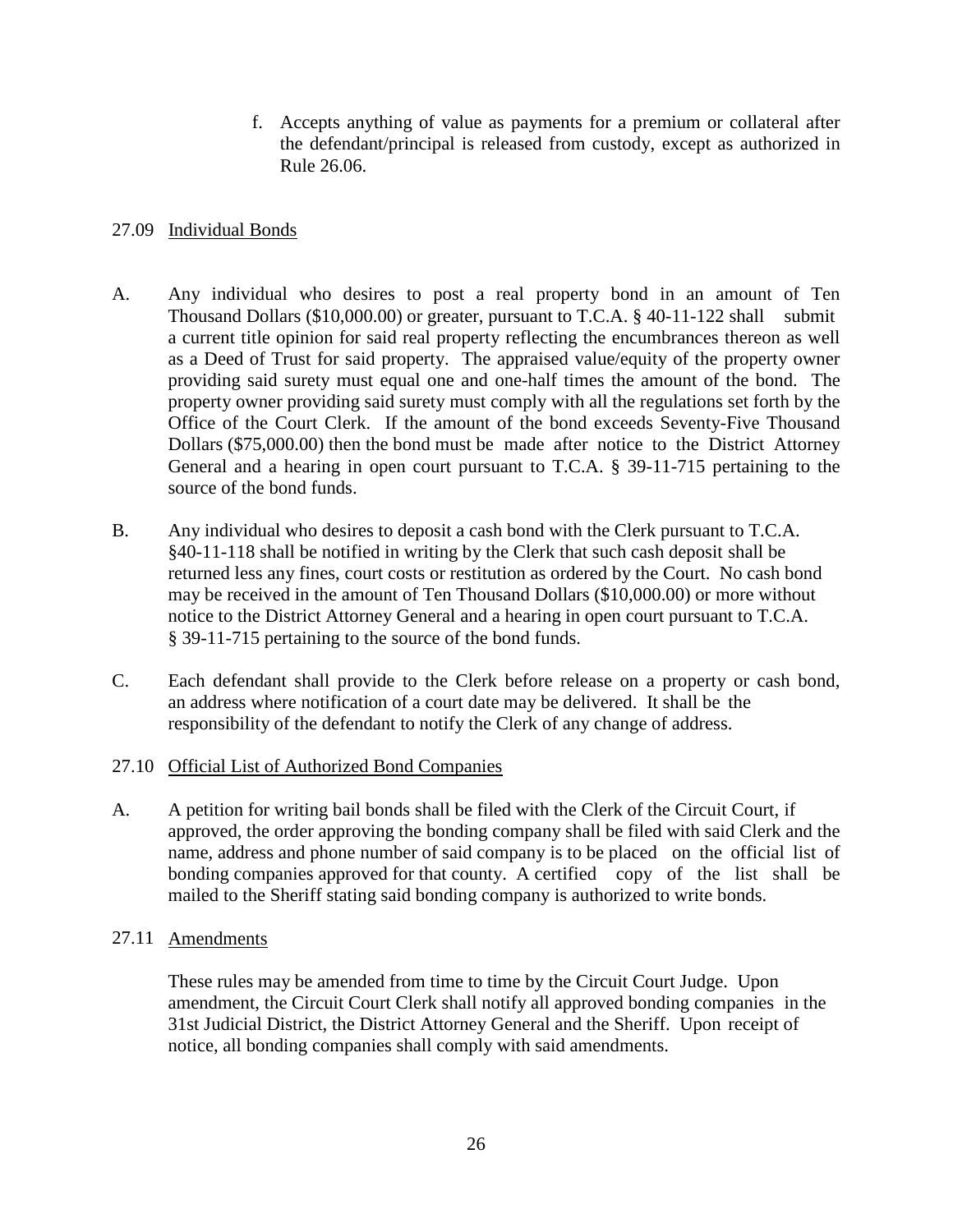# **RULE 28** *PROTOCOL*

- 28.01 Lawyers in court must wear coat, tie or other appropriate business attire and otherwise conduct themselves in keeping with the dignity of a courtroom.
- 28.02 Lawyers must stand to make objections to evidence and to address the Court.
- 28.03 Lawyers, when possible, should advise their clients to dress neatly for any court appearance. Inappropriately fitted blue jeans, tank tops, shorts, and other such dress will not be tolerated.
- 28.04 All lawyers of record, or those filing suit, shall familiarize themselves with local court rules. The Court will assume at all times that attorneys practicing before this bar know the local rules.
- 28.05 Attorneys not in a trial at the bar shall retire with their clients from the courtroom to designated areas for any form of consultation or for signing orders.
- 28.06 Attorneys, when subpoenaing witnesses, shall print the witnesses' full names (when available), full address, and the telephone numbers with any pertinent information.
- 28.07 Once an attorney has announced he/she is counsel of record for any individual he/she shall not be entitled to withdraw from the case, except upon extraordinary circumstances shown to the Court.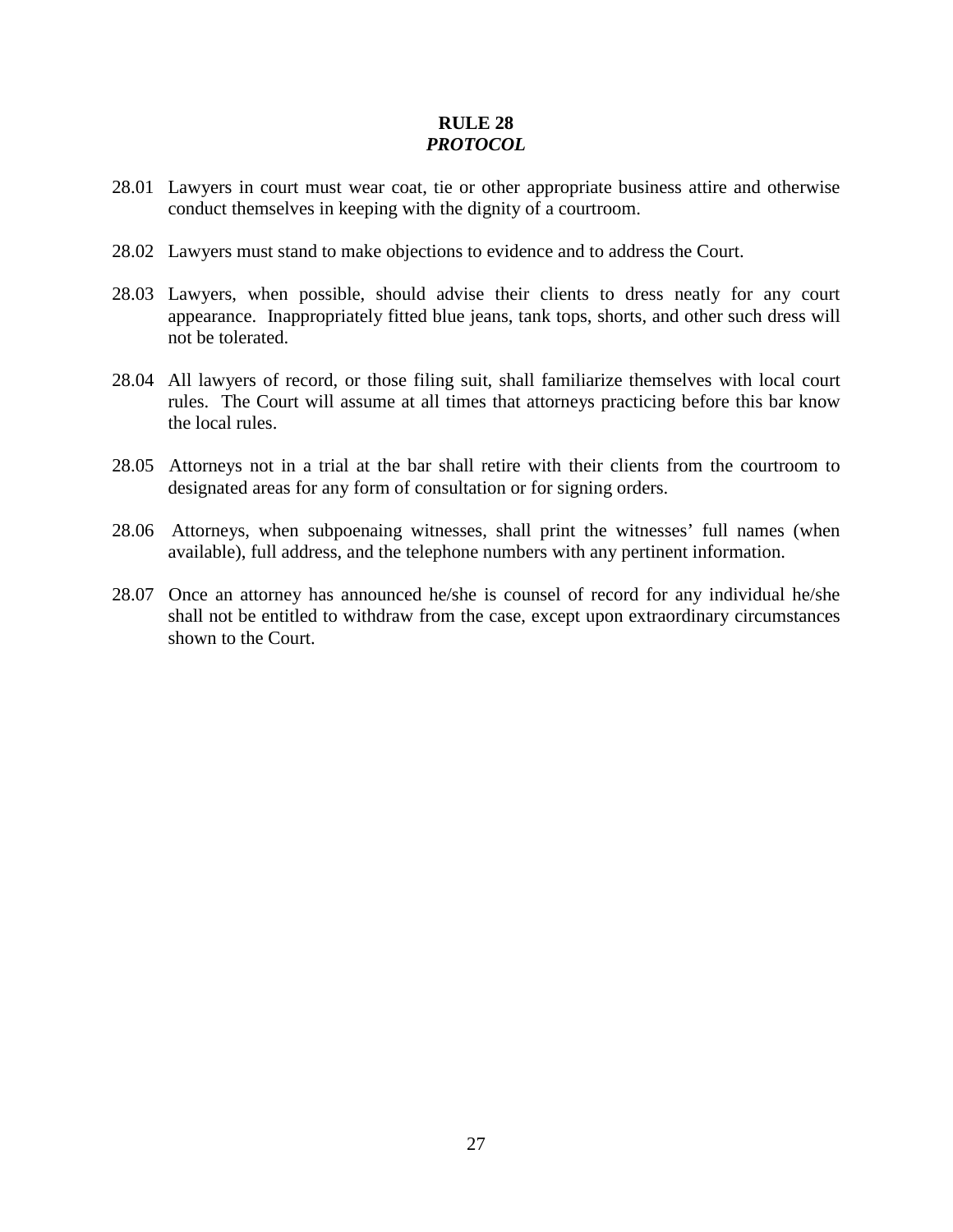# APPENDIX A

# PRE-TRIAL MEMORANDUM FOR **WORKERS' COMPENSATION CASES**

|                       | $-VS$ - |
|-----------------------|---------|
|                       |         |
|                       |         |
| Defendant's Attorney: |         |

# INSTRUCTIONS:

1. That portion of this form designated for completion by the Plaintiff will be filled in and forwarded by counsel for the Plaintiff to counsel for the Defendant no later than TEN (10) DAYS prior to the trial date. Counsel for the Defendant shall fill in that information designated for completion by the Defendant and forward it directly to the Judge or Chancellor scheduled to try the case no less than FIVE (5) DAYS prior to the scheduled trial date.

2. Copies of all medical testimony taken by deposition and intended for submission as evidence in chief will be forwarded directly to the Judge or Chancellor trying this case along with this for no later than FIVE (5) DAYS prior to the trial date.

# I. BACKGROUND INFORMATION

|  | Nature of injury: |
|--|-------------------|
|  |                   |
|  |                   |
|  |                   |
|  |                   |
|  |                   |
|  |                   |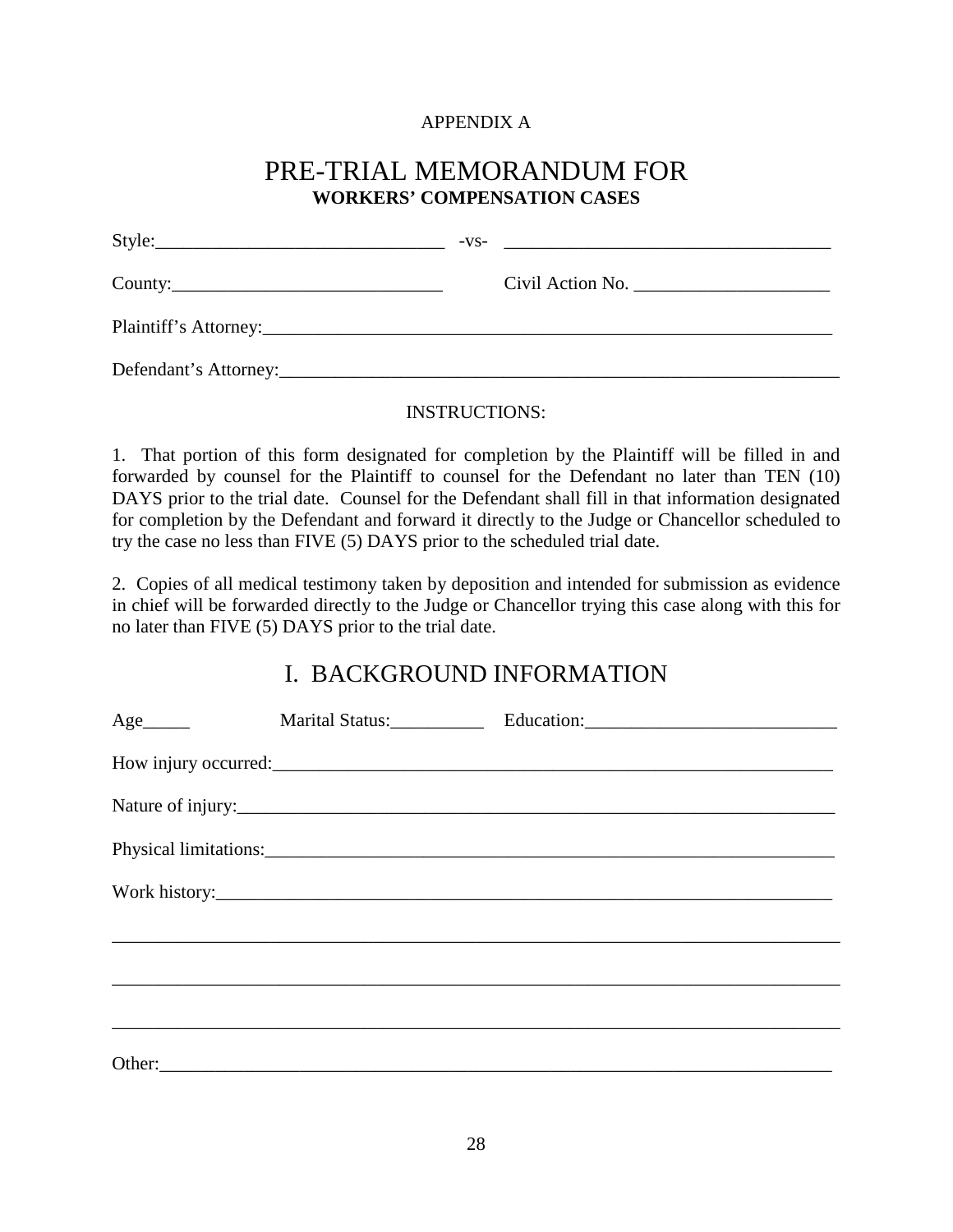# **II. GENERAL INFORMATION:**

| [to be completed by Plaintiff]                                        | [to be completed by Defendant]   |  |  |
|-----------------------------------------------------------------------|----------------------------------|--|--|
|                                                                       | Stipulated/Not Stipulated        |  |  |
| 1. Date of injury:                                                    |                                  |  |  |
| 2. New law applicable?                                                |                                  |  |  |
| 3. Date notice given employer:                                        |                                  |  |  |
| 4. Average weekly wage: \$                                            |                                  |  |  |
| 5. Rate of recovery: $\frac{1}{2}$                                    |                                  |  |  |
|                                                                       |                                  |  |  |
| 7. Dates temporary total unpaid:                                      |                                  |  |  |
| 8. Date of maximum recovery or return                                 |                                  |  |  |
|                                                                       |                                  |  |  |
| 10. Returned to work at substantially same                            |                                  |  |  |
| pay?<br>Plaintiff:                                                    | Defendant:                       |  |  |
| $Yes$ No $\_\_\_\_\_\$                                                | $Yes$ <sub>_______________</sub> |  |  |
| <b>III. MEDICAL EXPENSES</b> (unpaid and disputed only)               |                                  |  |  |
| 1.                                                                    | \$                               |  |  |
| 2.                                                                    | \$                               |  |  |
| 3.                                                                    | \$                               |  |  |
| (If insufficient space, attach list of itemized expenses in dispute.) |                                  |  |  |

# **IV. FACTUAL ISSUES** [completed by Plaintiff and Defendant]

1.

2.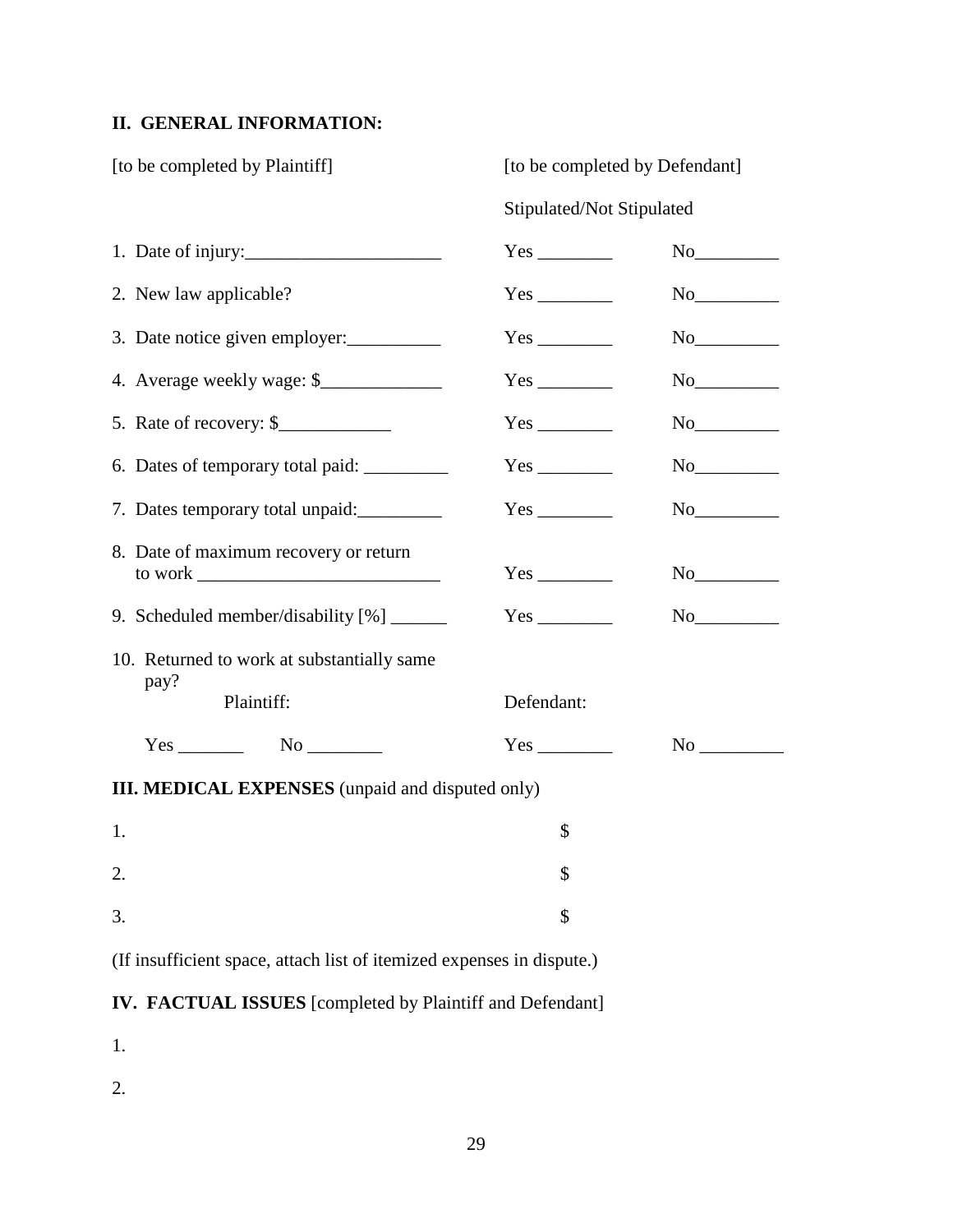| 3. |                                                                                  |
|----|----------------------------------------------------------------------------------|
| 4. |                                                                                  |
| 5. |                                                                                  |
|    | V. LEGAL ISSUES [completed by Plaintiff and Defendant]                           |
| 1. |                                                                                  |
|    | 1a. Proposition of law and citations (submitted by _____________________________ |
| 2. |                                                                                  |
|    | 2a. Proposition of law and citations (submitted by _____________________________ |
| 3. |                                                                                  |
|    | 3a. Proposition of law and citations (submitted by _____________________________ |
| 4. |                                                                                  |
|    | 4a. Proposition of law and citations (submitted by _____________________________ |
| 5. |                                                                                  |
|    | 5a. Proposition of law and citations (submitted by _____________________________ |
| 6. |                                                                                  |
|    | 6a. Proposition of law and citations (submitted by _____________________________ |
|    | Use attachments if necessary.                                                    |
|    |                                                                                  |

\_\_\_\_\_\_\_\_\_\_\_\_\_\_\_\_\_\_\_\_\_\_\_\_\_\_\_\_\_\_\_\_ \_\_\_\_\_\_\_\_\_\_\_\_\_\_\_\_\_\_\_\_\_\_\_\_\_\_\_\_\_\_\_\_\_ ATTORNEY FOR PLAINTIFF ATTORNEY FOR DEFENDANT

NOTE: Briefs may also be submitted at the option of the parties.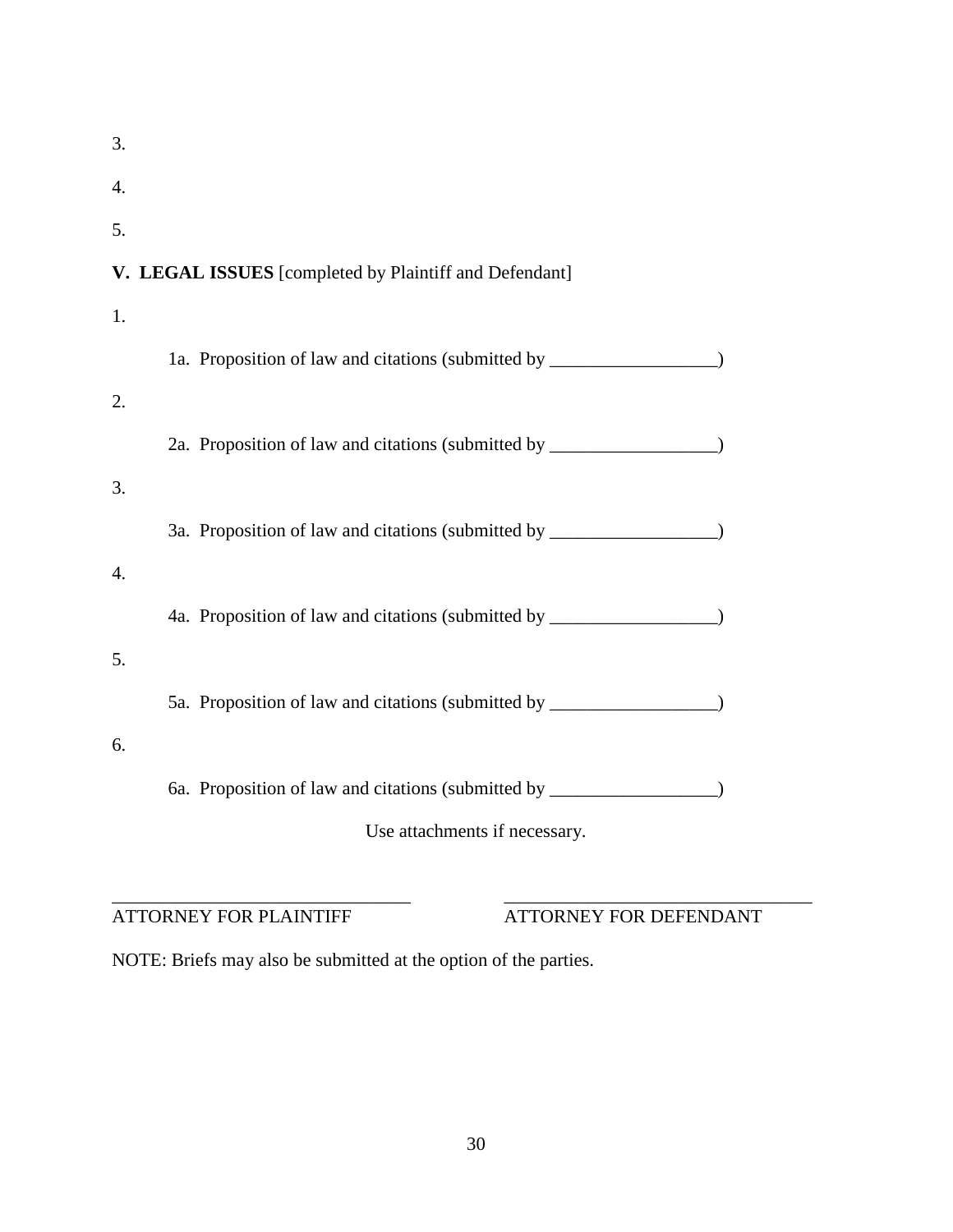### APPENDIX B

|     | IN THE CIRCUIT COURT OF | <b>COUNTY, TENNESSEE</b> |     |
|-----|-------------------------|--------------------------|-----|
|     |                         |                          | AT  |
|     |                         |                          |     |
|     | Plaintiff,              |                          |     |
| VS. |                         |                          | No. |
|     |                         |                          |     |
|     | Defendant.              |                          |     |

#### **STATEMENT IN COMPLIANCE WITH RULE 22.01**

Comes now (Name of Party), the (Plaintiff/Defendant), who would show to the court as follows:

1. He/she is employed at \_\_\_\_\_\_\_\_\_\_\_\_\_\_\_\_\_ located at \_\_\_\_\_\_\_\_\_\_\_\_\_\_\_\_\_\_. His/her weekly gross income is \$\_\_\_\_\_\_\_\_ and his/her net income per week is \$\_\_\_\_\_\_\_\_. If wages are paid hourly, the hourly wage is \$\_\_\_\_\_\_\_\_\_\_\_\_ per hour. Sources of additional income:\_\_\_\_\_\_\_\_\_\_\_\_\_\_\_\_\_\_\_\_\_\_\_\_\_\_\_. 2. His/her spouse is employed at \_\_\_\_\_\_\_\_\_\_\_\_\_\_\_\_\_\_\_\_ located at \_\_\_\_\_\_\_\_\_\_\_\_\_\_\_\_\_\_. The spouse has weekly gross income of \$\_\_\_\_\_\_\_\_\_ and net income per week of \$\_\_\_\_\_\_\_\_. If wages are paid hourly, the hourly wage is \$\_\_\_\_\_\_\_\_ per hour. Sources of additional income: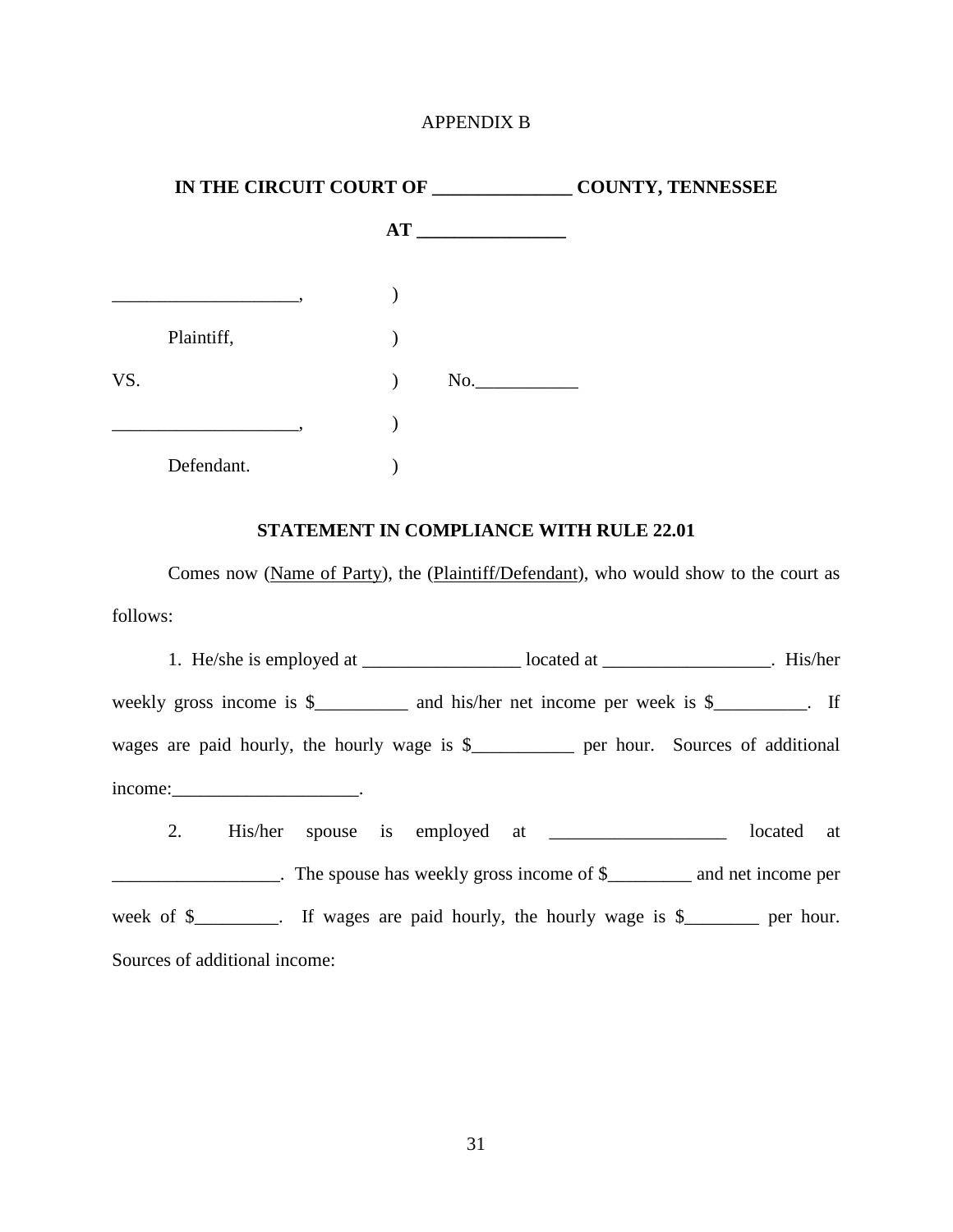3. He/she has the following bank accounts: **Bank** Balance L. 4. He/she has the following stocks, bonds, and other intangibles: Company **Total Value** Shares 5. He/she owes the following debts: Creditor **Balance Owed Monthly Payment** Security 6. The spouse owes the following debts: **Balance Owed** Creditor **Monthly Payment** Security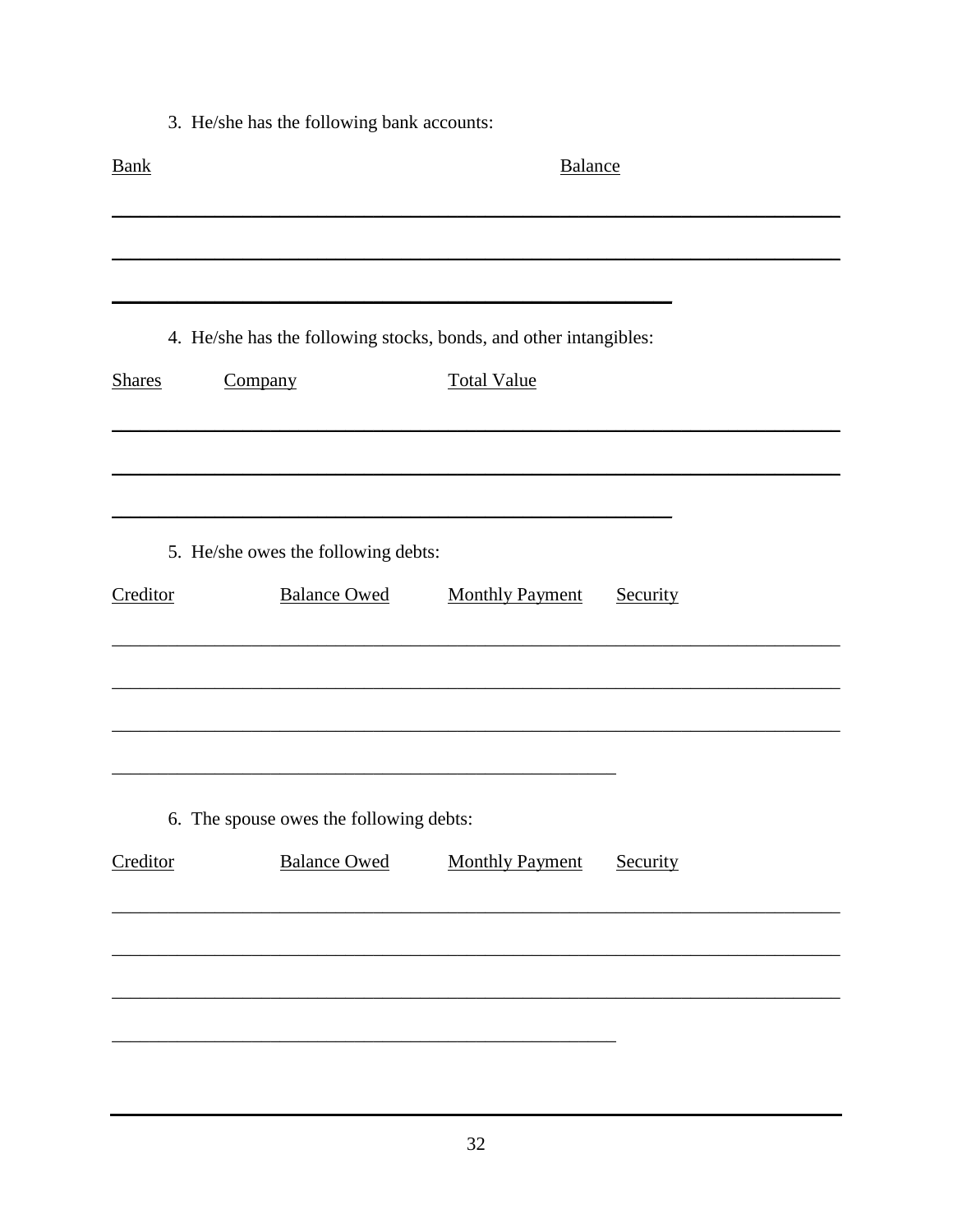#### APPENDIX C

| IN THE CIRCUIT COURT OF |            |  | <b>COUNTY, TENNESSEE</b> |  |
|-------------------------|------------|--|--------------------------|--|
|                         |            |  | AT                       |  |
|                         |            |  |                          |  |
|                         | Plaintiff, |  |                          |  |
| VS.                     |            |  | No.                      |  |
|                         |            |  |                          |  |
|                         | Defendant. |  |                          |  |

#### **AFFIDAVIT**

Comes now (Name of Party), the (Plaintiff/Defendant), having been sworn, who would show to the Court as follows:

1. My name is  $\frac{1}{\sqrt{1-\frac{1}{2}}}\$ . I reside at  $\frac{1}{\sqrt{1-\frac{1}{2}}}\$ 

2. I am a party to a divorce action filed in this cause. I signed a Marital Dissolution Agreement on the  $\_\_\_\_$  day of  $\_\_\_\_\_\_\_\_\_\_$ .

\_\_\_\_\_\_\_\_\_\_\_\_\_\_\_\_\_\_\_\_\_\_\_\_\_\_\_\_\_\_\_\_\_\_\_\_\_\_\_\_\_\_\_\_\_\_\_\_\_\_\_\_\_\_\_\_\_\_\_\_\_\_\_\_\_\_\_\_\_\_\_.

3. It is my sworn testimony that I have read the Marital Dissolution Agreement, and that I believe the agreement to be fair to my spouse.

4. I further solemnly swear or affirm that the Marital Dissolution Agreement which I have signed disposed of all our marital assets and all of our marital debts, and I further swear or affirm that all divisions of property and debts have already been accomplished. Any sales of property contemplated by the Marital Dissolution Agreement have been accomplished, and the assets divided, except where expressly stated within the Marital Dissolution Agreement. I have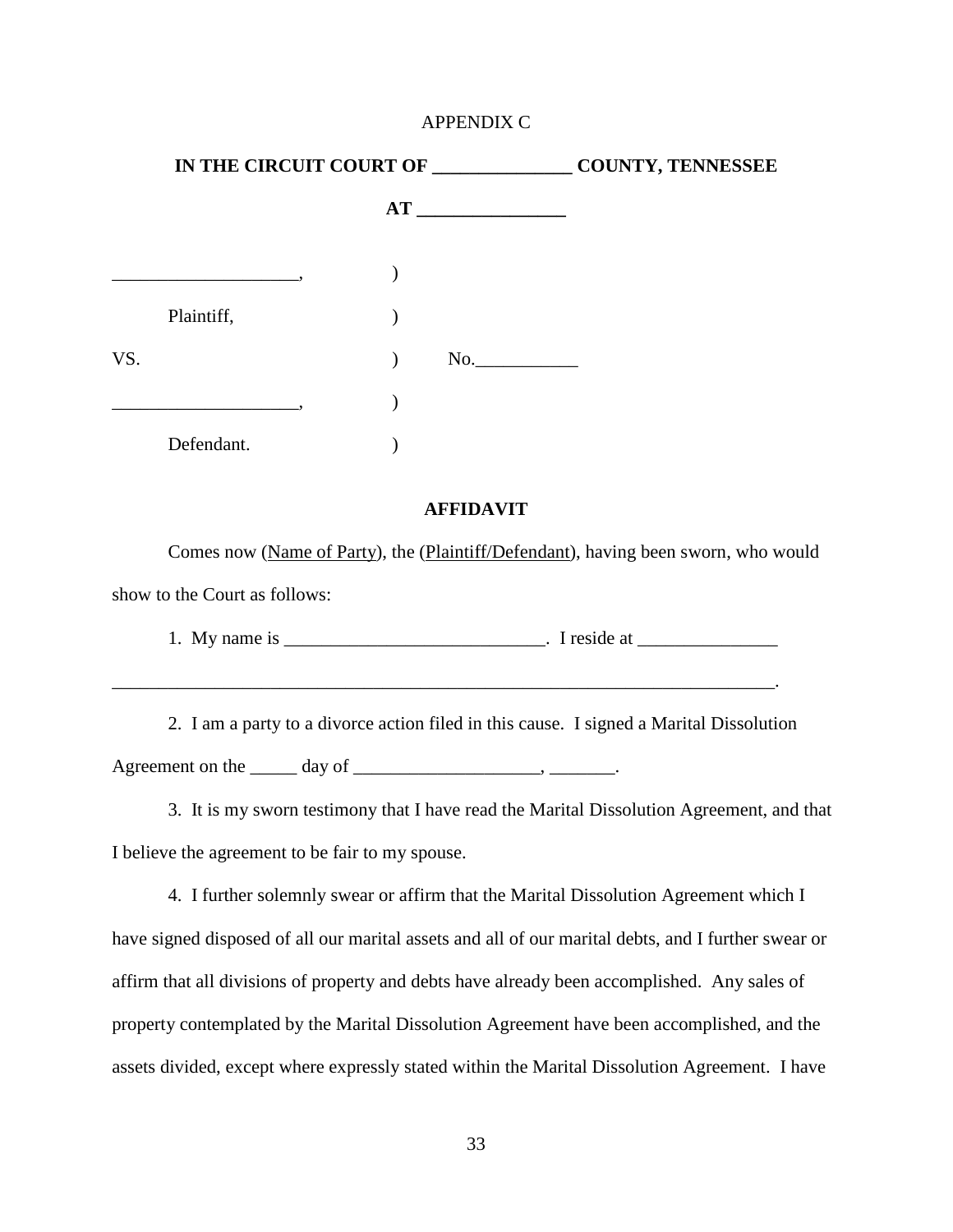signed all deeds, titles, bills of sale, and other documents necessary for the transfers of my interest contemplated in the Marital Dissolution Agreement.

5. I further solemnly swear or affirm that I have to the best of my ability attempted to reconcile the marital differences my spouse and I have developed, and I have been unable to do so. It is my belief that our marriage is irretrievably broken.

6. I further solemnly swear or affirm either that there have been no children born to this marriage, and none are expected, or alternatively that all children borne to my spouse and me are mentally and physically competent and they have reached the age of eighteen years, and either have previously graduated from high school, or they have dropped out of school and would have graduated had they remained in school.

7. To the extent that the Marital Dissolution Agreement requires any further actions on my part, I solemnly swear or affirm that I will abide by the terms of the Marital Dissolution Agreement into which I have entered.

8. I therefore ask the Court to consider the Marital Dissolution Agreement my spouse and I have signed. I ask the Court to approve the Marital Dissolution Agreement and to incorporate it into a Final Decree of Divorce.

9. I therefore ask the Court to conduct a hearing in my absence, and I further ask that my attorney be excused from participation at that hearing. I ask the Court to consider this affidavit, the Marital Dissolution Agreement, and the entire file in this cause, and enter an order divorcing my spouse and me.

This the  $\_\_\_\_$  day of  $\_\_\_\_\_\_\_\_\_$ .

\_\_\_\_\_\_\_\_\_\_\_\_\_\_\_\_\_\_\_\_\_\_\_\_\_\_\_\_\_\_\_\_\_\_\_Plaintiff

/Defendant